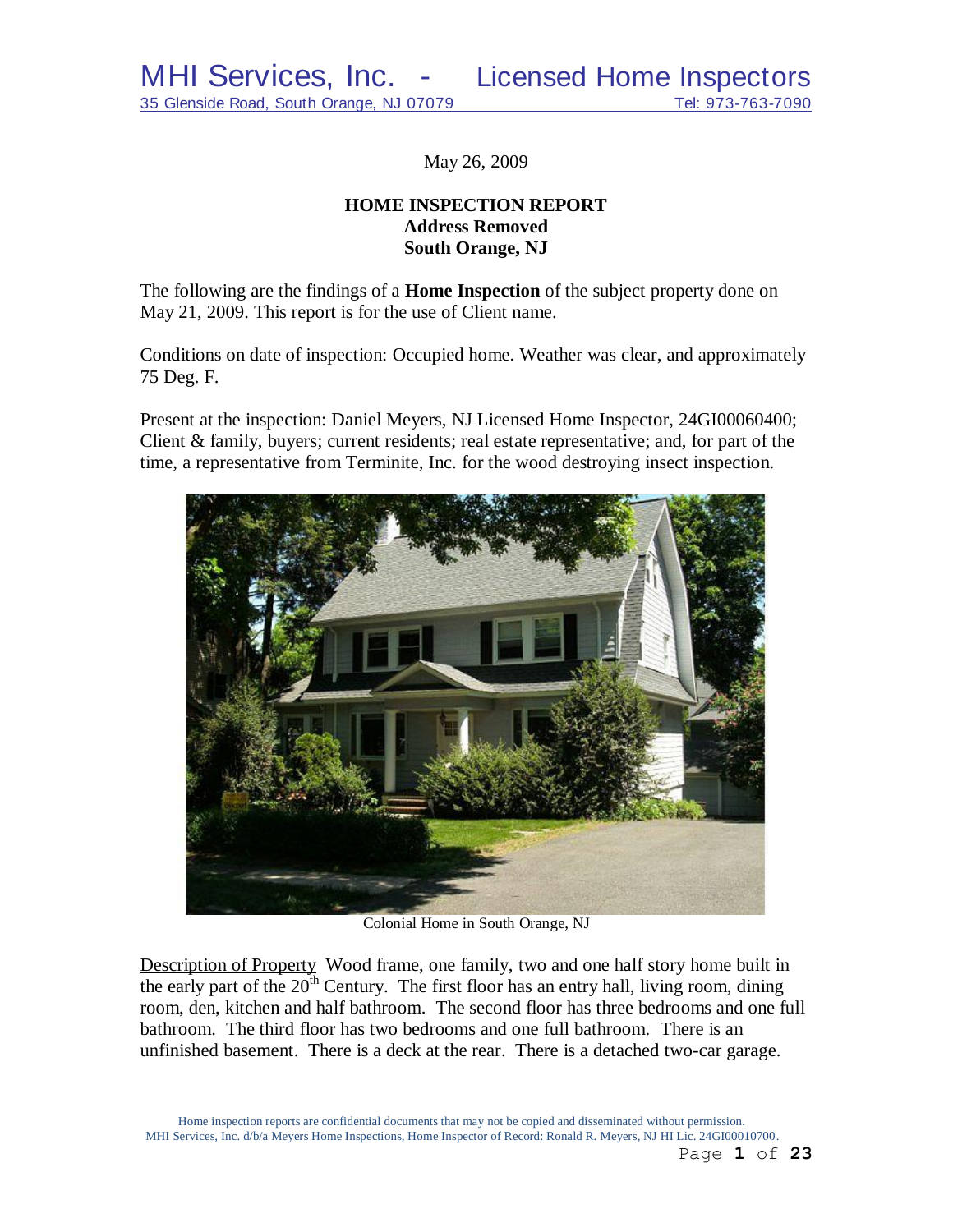### EXTERIOR ASPECTS OF THE PROPERTY

Exterior Soil Grading and Drainage

Soil Grade & Clearance to Wood Elements of the Home: Front: Adequate Back: Adequate Left: Adequate Right: Adequate

Drainage Conditions:

- o **Adverse, due to lack of maintenance to the roof drain system.**
- o **Location of the home near the base of the First Orange Mountain makes drainage conditions such that water control may be difficult during or immediately after very heavy rains.**

*If present, inadequate soil clearance to wood frame structure or adverse soil grading can result in damage to the wood frame structure and masonry foundation due to chronic wet conditions.*

**Recommendations:**

- **See Roof Drainage System section.**
- **Further evaluation to determine what measures are needed to improve drainage conditions and reduce the possibility of water entry into the home.**

Landscaping, Retaining Walls and/or Fences

o **Overgrown vegetation is close to or in contact with the sides of the house in some areas. This is conducive to wood destroying insect entry.**



Overgrown vegetation in contact with home

**Recommendation:**

**Have trees, shrubs and plants trimmed back or removed so they are no longer in contact with the home.**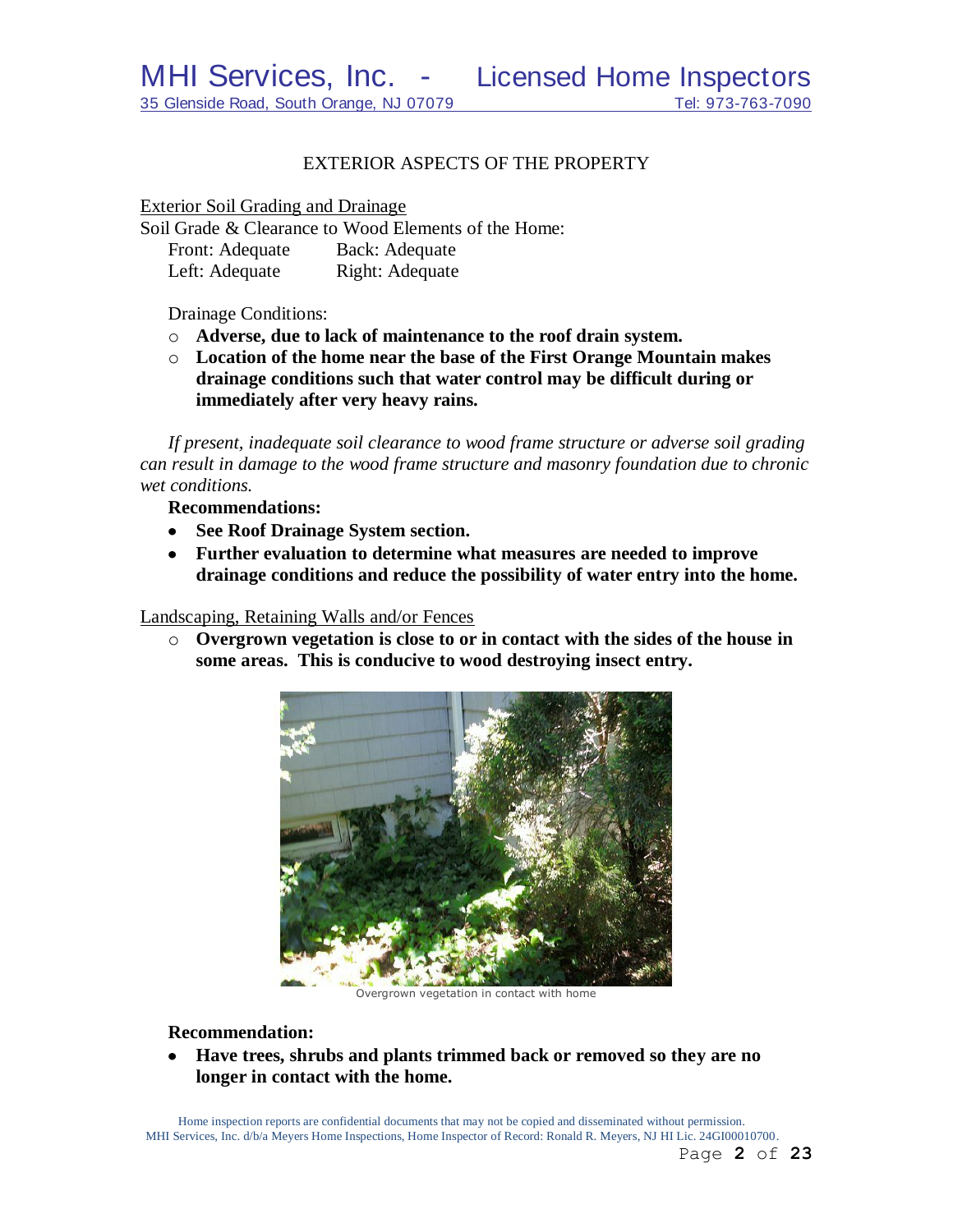### Driveway & Paths

Driveway Type: Asphalt. Driveway Condition: Some deterioration and cracks, but currently functional. Path Type: Concrete. Path Condition: Some wear, but currently functional. Sidewalk Type: Concrete. Sidewalk Condition: Some wear, but currently functional.

### Deck

Type: Wood Location: Rear Elevation above grade level (approximate): 4 ft. Structure Condition: Functional Surface Condition: **Significant wear is present on the deck surface.** Railing Condition: The railing was tested, and was found to be sound on the date of inspection, **however significant surface wear is present.**

Stairs Condition: **Significant surface wear is present.**

**Significant carpenter bee activity is present around the deck. Carpenter bees cause damage to wood structures.**

### **Recommendations:**

- **The deck surfaces will continue to wear, and will require repairs and increased maintenance over time. Eventually, complete deck replacement will be required.**
- **See the separate wood destroying insects report from Terminite, Inc. for more information.**

### Patio

Type: Slate Location: Rear, in the back yard. Condition: **Significant wear and cracking.**



The worn patio

### **Recommendations:**

**Have the patio repaired or replaced as desired.** $\bullet$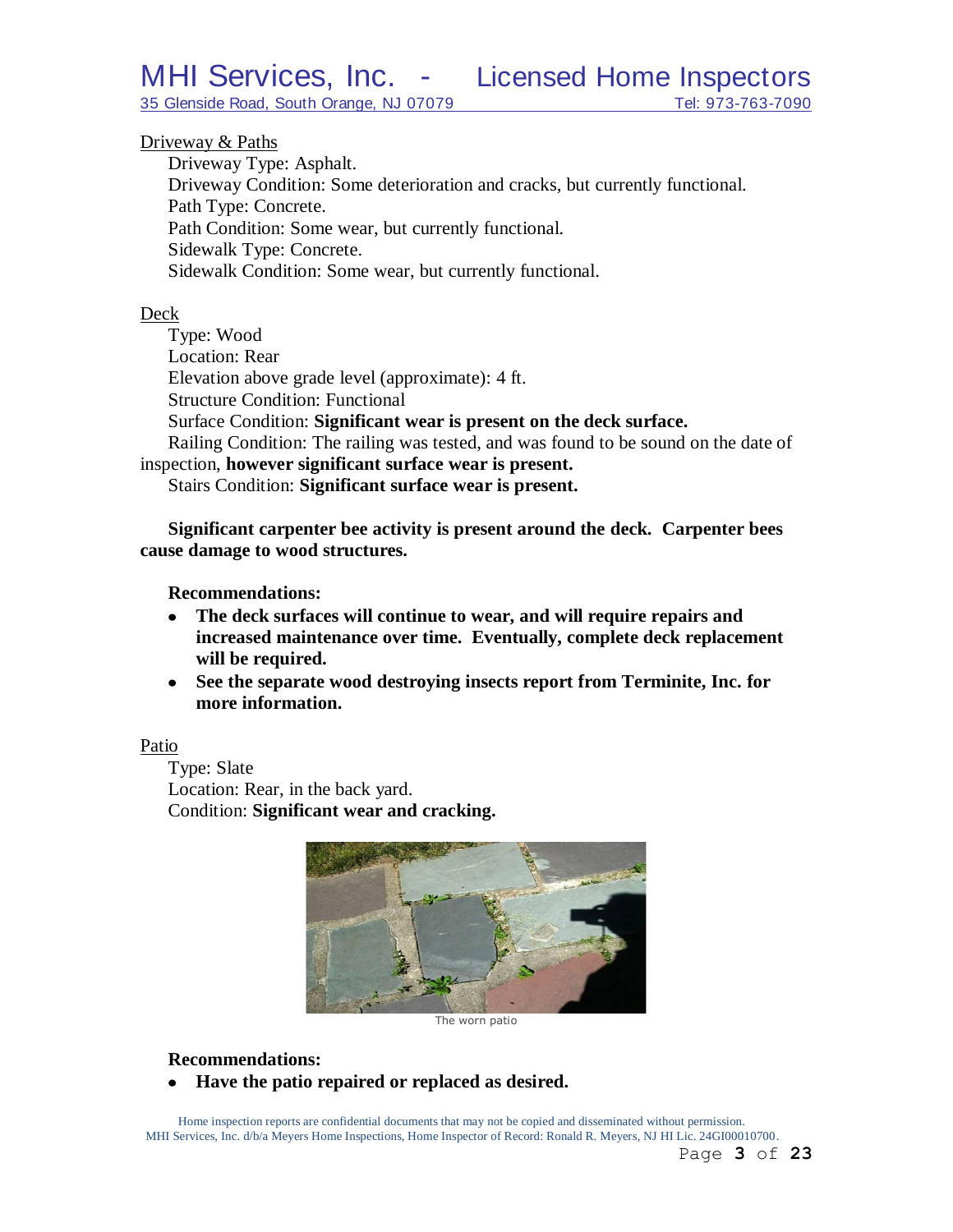35 Glenside Road, South Orange, NJ 07079 Tel: 973-763-7090

### Description & Condition of Entrances

Front Door: Wood and glass, in functional condition.

Front Entry Area: Masonry steps to covered masonry entry area. **Some wear is present on the brick steps.**

Back Door: Wood and glass, in functional condition.

Back Entry Area: The rear deck. **See Deck section.**

### **Recommendations:**

- **Have a mason maintain and repair the front steps as necessary.**
- See Deck section.

### Exterior Facades

Type: Vinyl siding (molded to look like wood shingles). Condition:

o Functional.

Trim, Type: Vinyl, metal, and wood. Condition:

- o Generally functional in most areas.
- o **Some water damage is present to the bottom of wood column trim on the front porch.**

### **Recommendations:**

**Have damaged sections of wood column trim repaired.**

Windows Mostly replacement vinyl frame, double hung, double glazed units.

A representative number of windows were tested. All windows were visually examined.

Condition:

- o **At least three windows on the first floor do not stay up when raised. They slam down hard.**
- o **Glass in a front bedroom window is cracked.**

*Note: It is our policy to recommend the use of window guards such as window guard tabs if present, or installation of window guards on all windows above the first floor level, regardless of whether regulations require them.*

### **Recommendations:**

- **Replacement of windows with cracked glass.**
- **Have windows adjusted or replaced as necessary so that windows stay up when raised.**
- **Installation if necessary and use of window guards on all windows above the first floor level.**

Roof Drainage System Roof drainage is by metal gutters and leaders (downspouts) attached to the roof and siding. Some downspouts discharge into what appears to be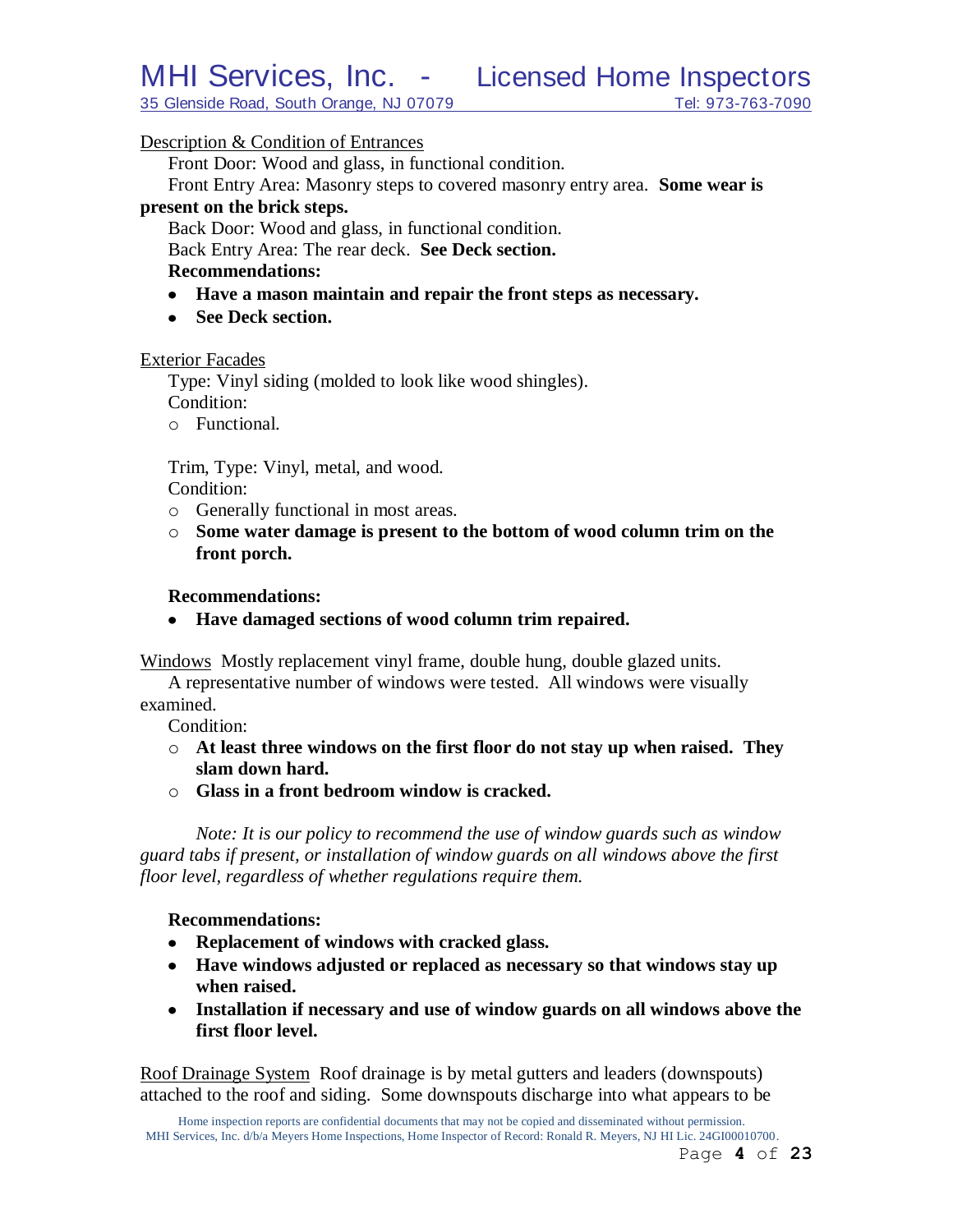newer underground pipe. Some downspouts discharge above ground.

Conditions:

o **No gutters are present on the lower front edge of the home. This could allow significant amounts of water to accumulate at the base of the home.**



No gutters on lower section of roof

*Inadequate or defective roof drainage systems, if present, can lead to water entry into the basement, foundation damage and/or roof leakage.*

# **Recommendations:**

- **Direct all downspout discharge points as far away and downhill from the base of the home as is practical.**
- **Have the roof drainage system cleaned and maintained on a regular basis by a qualified gutter maintenance company.**
- **Monitor water flow patterns during heavy rains to determine if water**   $\bullet$ **coming off the lower roof edge is contributing significantly to water accumulation at the base of the home. Have additional gutters installed as necessary to reduce water accumulation.**

### CHIMNEYS & VENTS- EXTERIOR VISIBLE CONDITION

Masonry Chimney(s) This home has one masonry chimney.

The exterior of the masonry chimney was inspected by the following methods:

- o Visual observation from the ground with the aid of field glasses.
- o Partially from within the basement, attic and/or other interior spaces.

### **Condition:**

- o **Chimney flashings appear to be older. Leakage is more likely to occur around older chimney flashings.**
- o **Some cracks, loose and missing sections of mortar were seen on the upper sections of the chimney. Lack of maintenance to the exterior and exterior**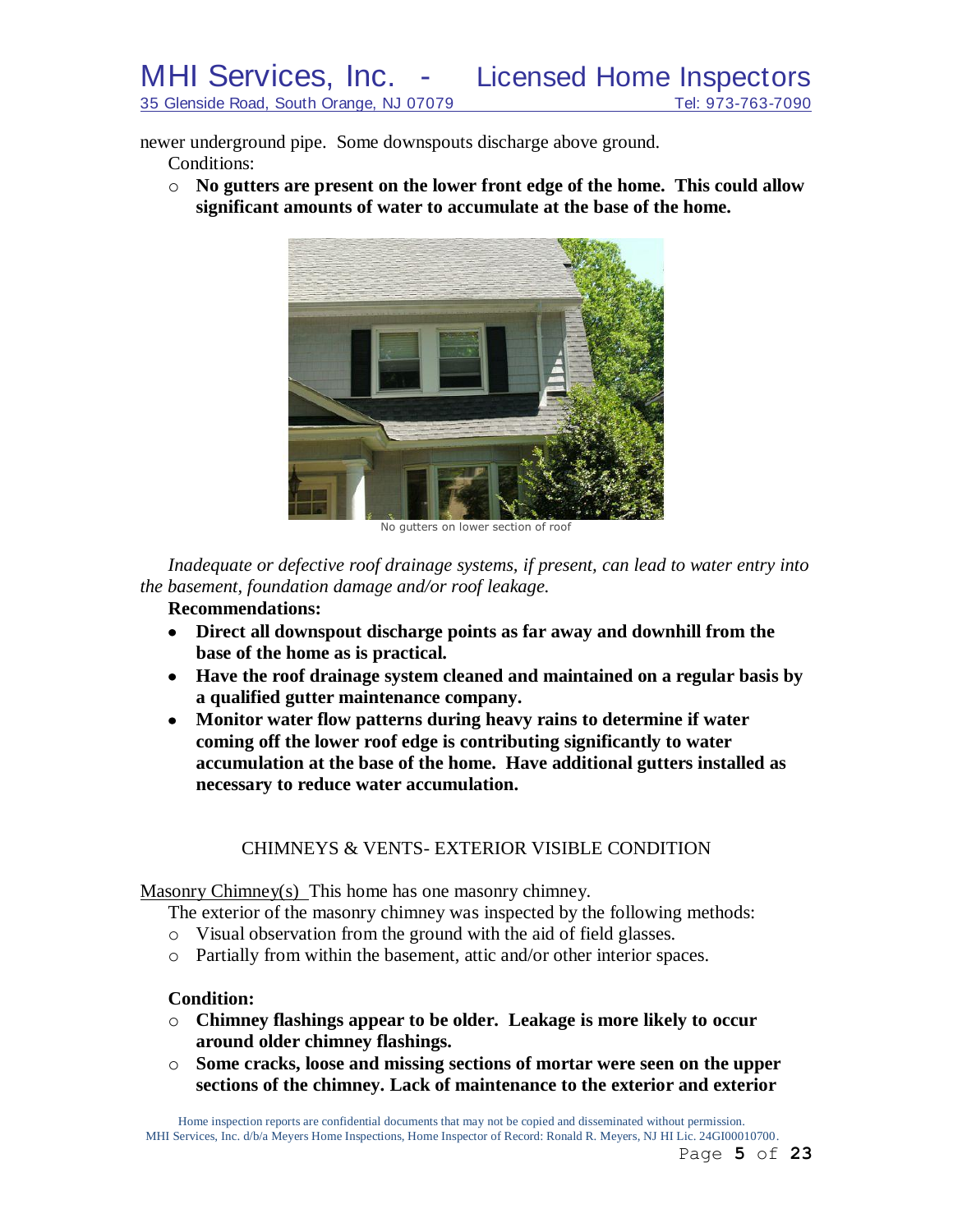**damage strongly suggests the presence of interior hidden defects.**

o **This chimney is now aging, and the possibility of interior flue blockage or other interior damage is therefore increased.**

**Recommendations:**

- **The National Fire Protection Association and the National Chimney Sweep Guild recommend that, due to the advanced age or other conditions, a Level-2 Inspection of the chimney and internal components be done to rule out hidden potential safety defects, and we recommend this as well***.*
- **Have a qualified chimney contractor service or repair the chimney(s) as required to assure long term function and safety.**

# STRUCTURAL COMPONENTS

### Foundation Walls & Structural Supports

This home is built mostly over a full basement with a raised concrete block masonry foundation.

Foundation Wall Condition:

o Evidence of chronic water penetration, however currently functional from a structural standpoint.

*Limitation of our Ability to Inspect: Significant parts of the masonry foundation walls and concrete slab were covered with finish materials or access to directly inspect was blocked by furnishings, and this limits our ability to fully evaluate these components. Hidden defects may be present behind finish materials or below ground.*

Intermediate structural supports: Concrete filled steel tubular columns.

Condition:

o Functional condition where visible.

Floor Framing: Dimensional lumber floor joists, resting on the foundation walls and on multiple wood main beams.

Conditions:

- o *Fixed ceiling materials in the basement obscure most sections of structural floor framing. This limits our inspection.*
- o **This home appears to have had a recent treatment to eliminate termite infestation.** *Hidden termite damage may be present behind fixed finish ceiling and wall material.*
- o **Some settled areas of flooring are present around interior finish walls on the first floor. This may be the result of long term settlement of the structure, which is a common defect for homes of this age and type***.*

Wall Framing: Dimensional lumber, with wood or wood product sheathing on the exterior and plaster or drywall on the interior.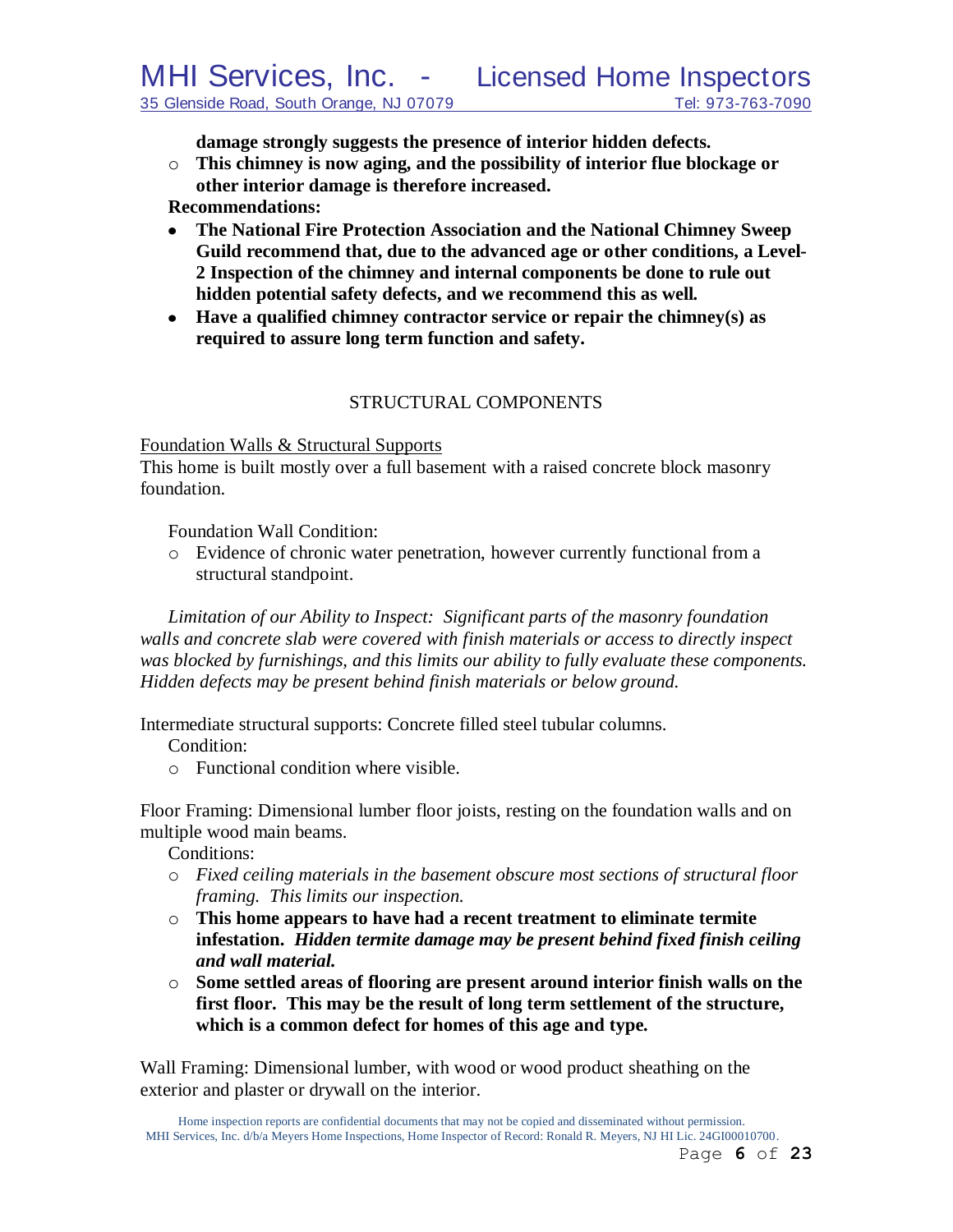Condition:

o Walls throughout the home are functionally adequate where visible.

Roof framing: Dimensional lumber for a pitched roof.

Roof Sheathing: Plywood.

Condition:

o Visible portions of roof framing and sheathing were functionally adequate on the date of inspection.

*Note: Finish materials in the home prevented access to directly inspect the foundation walls and structural supports, and our findings are limited by this*.

### **Recommendations:**

- **See Roof & Exterior Drainage section – make sure water around the home is**   $\bullet$ **well controlled, with no accumulation near the base of the home. This can help reduce the possibility of foundation settlement in the future and reduce water penetration of the foundation.**
- **See the separate wood destroying insect report from Terminite, Inc. for more information relating to the wood framing of this home. If evidence of wood destroying insect infestation is found, of if there is evidence of a recent treatment to eliminate infestation, then be aware that further evaluation would be required to assure that hidden damage to structural members is not present. Obtain information from the home owner with regard to the need for any recent treatments done to eliminate a wood destroying insect infestation.**
- **Further evaluation of settled areas of the structure by a qualified contractor familiar with structural reinforcement, with repairs as necessary to ensure long term structural stability.**

*Further evaluations as recommended may require removal of some sections of basement finish materials.*

Wood Destroying Insects We do not inspect for wood destroying insect infestation, however as a convenience and as a matter of expedience, an inspection for the presence of wood destroying insects has been ordered by us for this property. The official results of this wood destroying insect inspection will be sent to you under separate cover by the provider of this service, Terminite, Inc, Tel: 908-353-6938.

### **Recommendations:**

**Carefully read the separate wood destroying insect report from Terminite, Inc. and be guided by the recommendations therein.**

### ROOFS

The roofs, flashings and penetrations were inspected by the following methods:

o Visual observation from the ground with the aid of field glasses.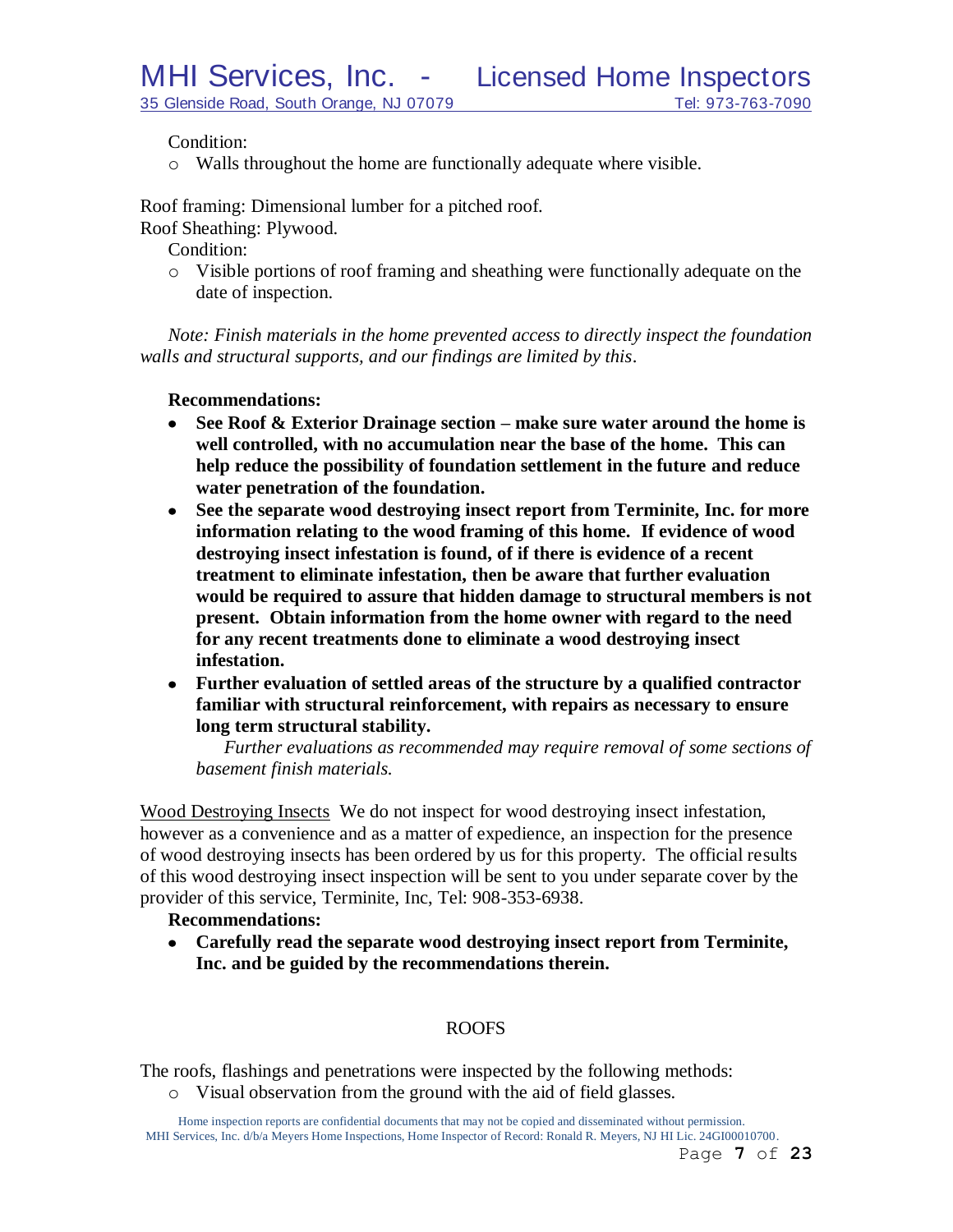MHI Services, Inc. - Licensed Home Inspectors

- 35 Glenside Road, South Orange, NJ 07079 Tel: 973-763-7090
	- o Partially from within attic crawlspaces.
	- o Finish materials on ceilings and walls on the upper living level were tested where possible with a moisture meter.
	- o The underside of the roof was tested where possible with a moisture meter.

Roof Type and Description: The roofs are pitched and covered with asphalt shingles. The original roof and roof decking appears to have been removed and replaced, and there is a new plywood roof deck installed.

Condition:

o Roof shingles appeared to be serviceable on the date of inspection.

Roof Ventilation:

- o Ridge vents.
- o Soffit vents. **Soffit vents appear to be obstructed by insulation or wood in the attic, and hence may not be fully functional. Roof ventilation may not be adequate.**

*Inadequate roof ventilation can lead to damage to the roof structure, reduced shingle life or mold conditions in the attic.*

### **Recommendations:**

- **Have a qualified roofer further evaluate roof ventilation, and ensure that soffit vents are open wherever possible.**
- **See Insulation section – ensure that insulation does not obstruct ventilation.**
- **Periodic evaluation of the roof by a qualified roofer for wear and/or leakage, with repairs or replacements as necessary to ensure a long term leak free condition.**

*Note: Our roof evaluation consists of an inspection of the exterior surface covering, including an inspection of visible flashing details. A steeply pitched roof is usually inspected from the ground by use of binoculars. If safely accessible, a moderately pitched roof will be mounted and walked for close inspection. The underside of the roof decking is also closely inspected where accessible, and we use a professional moisture meter to evaluate stained areas that may be evidence of leakage. The interior finished surfaces of the home, especially ceilings and walls at the top or attic floor, are also inspected for evidence of leakage, and a moisture meter is used to evaluate suspect areas.*

*If we see evidence of roof leakage, we will say so in our report, and recommend that further evaluation and repair or roof replacement be done. Often we see stains on the underside of the roof deck or at ceilings that strongly suggest that the roof has leaked. Depending on the season of the year and recent weather, as well as recent painting or repair done by the owner, we may not be able to say if the roof is currently leaking. What we can say with certainty, is that all roofs eventually leak, and for older homes, parts of the roof system such as flashings in valleys or at the chimneys and plumbing vents may never have been replaced even if the roof surface has been re-covered. Consequently, our inspection report should not be taken as a guarantee that the roof will not leak, but simply as a report on the condition of the roof as we found it on the date of inspection.*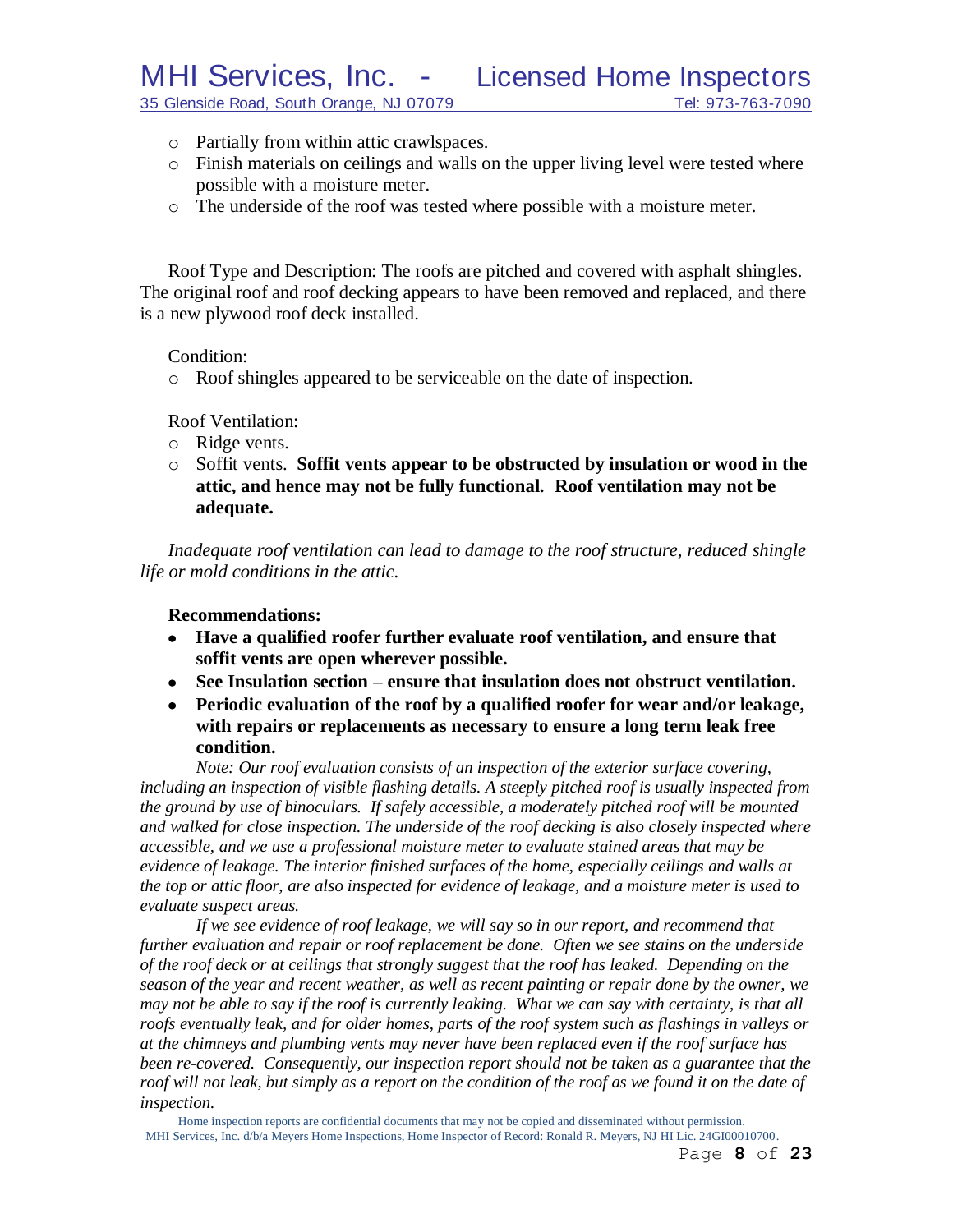### ELECTRICAL, MECHANICAL, AND HEATING & COOLING SYSTEMS

### Electrical System

Voltage: 240/120 volts Ampere Capacity: 150 amperes Service entrance location: Overhead Electrical Grounding: Metallic water main.

Circuit Breaker and/or Fuse panels:

o Circuit breaker main panel located in the basement.

Circuit Breaker/Fuse inspection methods:

o Removal of panel cover with inspection of wiring on the interior.

Conditions: Visual inspection of the components and wiring within circuit breaker panel(s) found the following condition(s):

- o **The circuit breaker panel (main service panel) is overfull and crowded, and this is considered to be poor practice and may result in malfunction.**
- o **Two double tapped circuit breakers are present in the breaker panel. This is incorrect wiring technique.**



Crowded Main Electrical Panel Double tapped circuit breaker

Branch circuit wiring:

- o Plastic sheathed cable (Type NM, known as Romex).
- o Metallic sheathed cable (Type M, known as BX).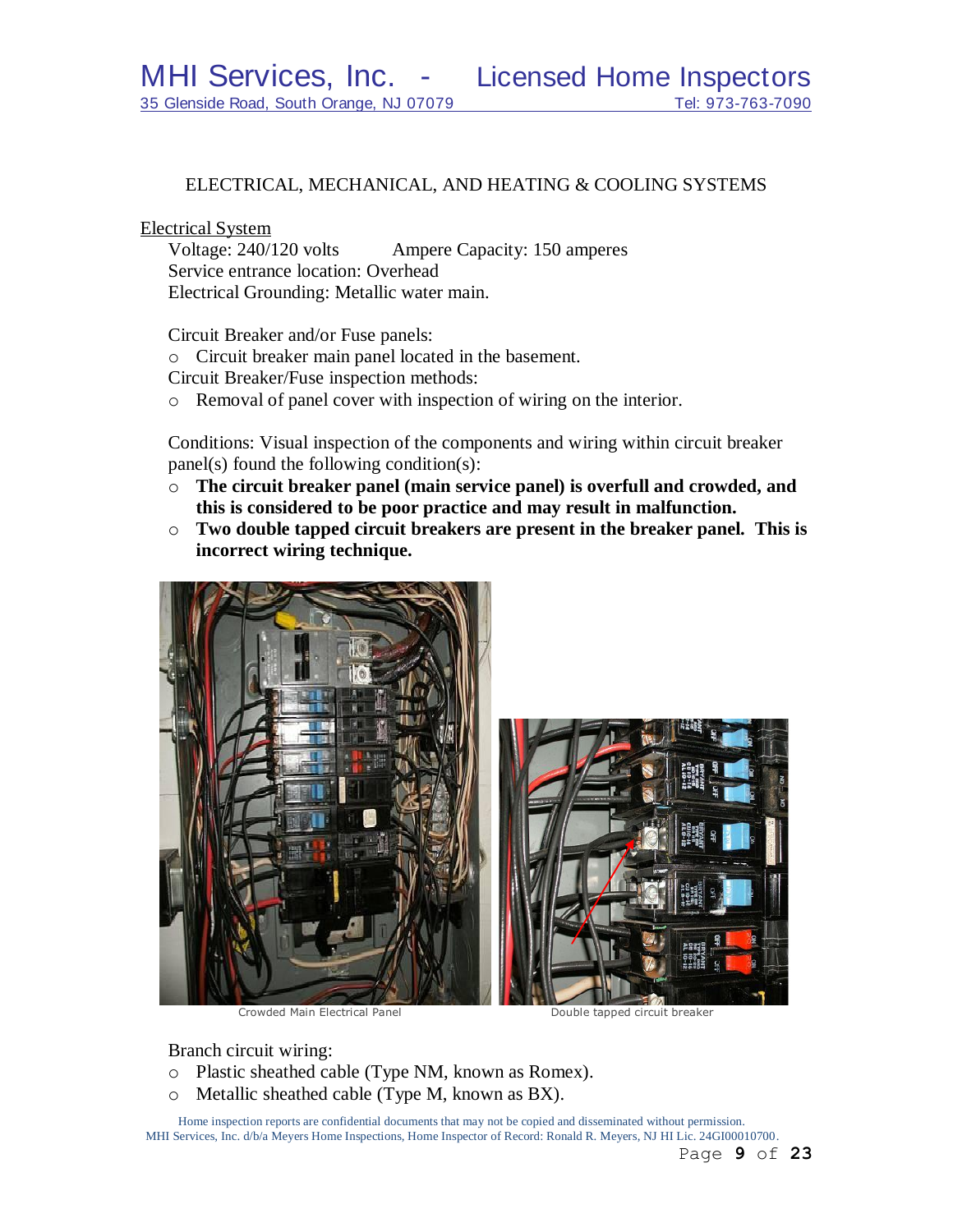Branch circuit conductor material appears to be copper for all 15 and 20 ampere solid conductor circuits.

*Note 1: We inspected for the presence of unacceptable solid conductor aluminum branch circuits, and none were found to be visible. Heavier current dedicated circuits may use conductor material that may be copper or aluminum, either being acceptable.*

*Note 2: Homes built between the years 1910 and 1935 were sometimes wired with what is known as knob & tube branch circuits, which are no longer considered to be acceptable by most underwriting agencies. This home appears to have been built in the period when this wiring was common, and it is possible that such wiring is present within walls and ceilings. Our inspection found direct evidence that such wiring was once present, but no active circuits of this type were visible to this inspector.*



*Evidence of Removed Knob-and-Tube Wiring in Attic*

Receptacles are partly grounded three pin units and partly older two pin units. A representative number of 120 volt three pin receptacles were tested, with no functional defects found.

**GFCI electrical receptacles are NOT present in all wet areas of all bathrooms with electrical receptacles.** *GFCI electrical receptacles provide protection against electric shocks in wet areas.*

**Recommendations:**

- **Have a licensed electrician eliminate the double tapped conditions in the circuit breaker panel and also determine if modification or replacement is needed to eliminate the overcrowded condition.**
- **Have a licensed electrician install functional GFCI electrical receptacles in all wet areas of the home including kitchens and bathrooms that lack them.**
- **Have a licensed electrician evaluate the home with regard to knob & tube wiring. If found to be present, it is advisable to have such wiring disabled and/or removed, with the affected circuits replaced with approved wiring.**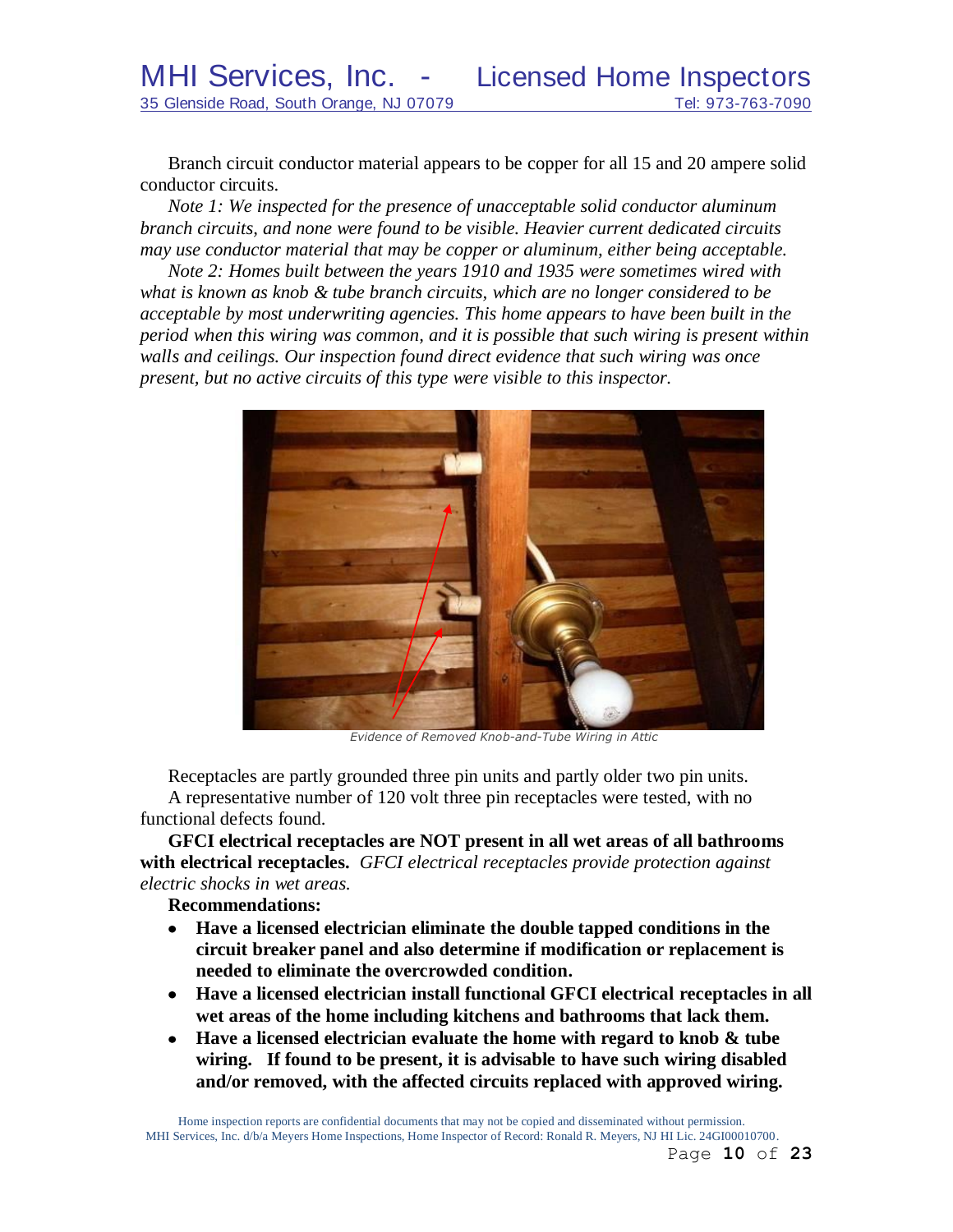35 Glenside Road, South Orange, NJ 07079 Tel: 973-763-7090

### Plumbing System

Water Supply: Appears to be from a public system, however we cannot confirm this. Water Main Material: Copper tubing**.**

Water Main and Main water shutoff valve Location: Basement Water Main Condition: Functional

Main Shutoff Valve Condition: **The main water shutoff valve is older. Leakage can occur from older shutoff valves.**

Visible Interior Water pipe material: Copper tubing, **and also old iron and/or brass pipe.**

Visible Water pipe Conditions:

- o Copper water pipe itself is functional.
- o **Some older shutoff valves have significant corrosion and signs of leakage.**



Corroded shutoff valves

o **The iron and/or brass pipes are now past the end of their designed service life. Leakage or other failure is now more likely to occur and could occur without warning.**

Waste Disposal system type: Waste disposal appears to be a public system (sewer system), however this could not be confirmed.

Drain and vent pipe material: Old iron, and newer Plastic. Drain pipe Conditions:

- o Drainage appeared to be functional on the date of inspection, as determined by a limited operation of multiple plumbing fixtures.
- o **Some sections of older iron drain piping have visible signs of corrosion.**
- o **A section of plumbing vent above the roofline visible at the rear appeared to be tilted.**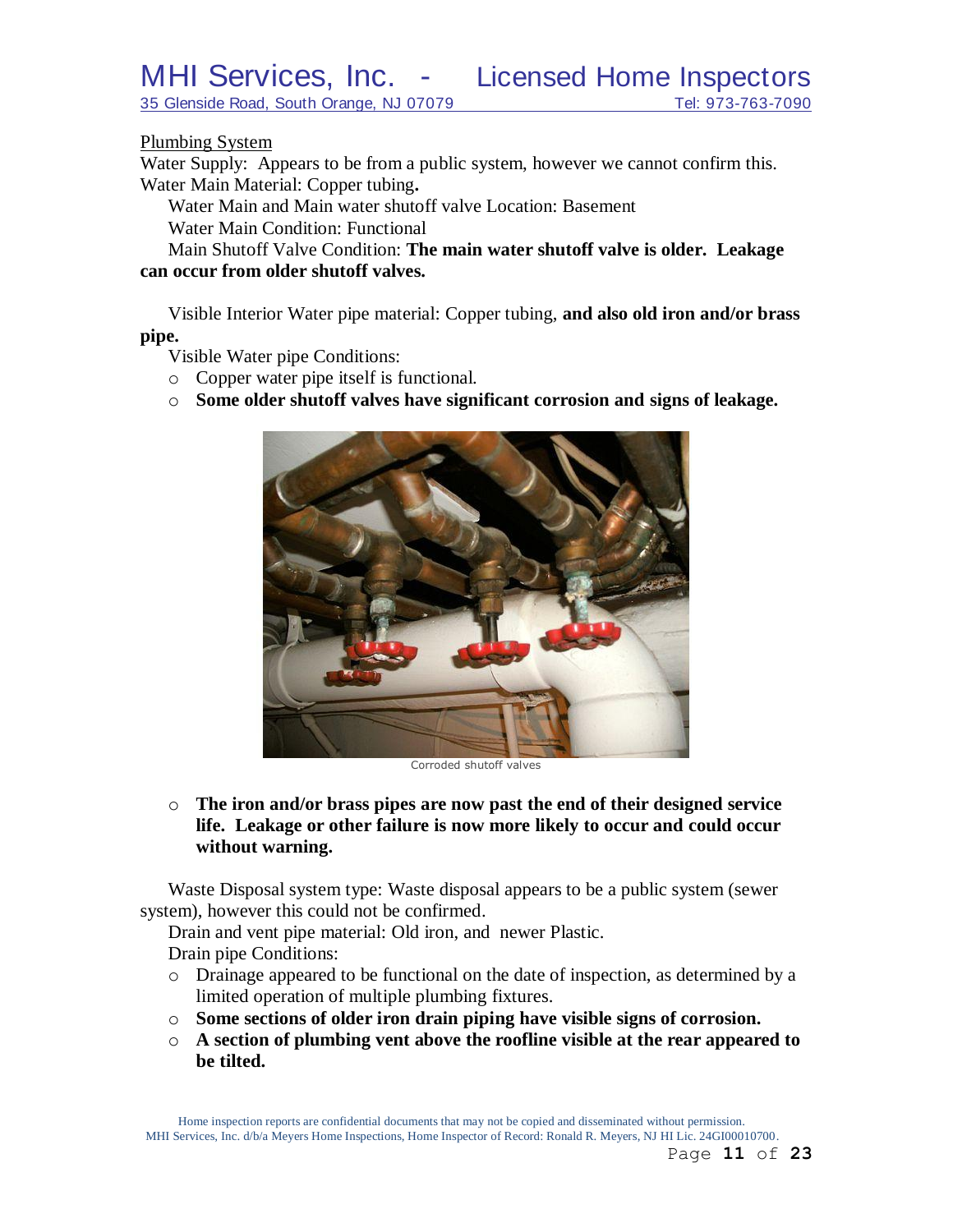# MHI Services, Inc. - Licensed Home Inspectors



Tilted plumbing vent stack

*Comment on Old Buried or Cast Iron Drain Pipes: Sections of the drain pipe are now very old, and may have significant internal corrosion or hidden internal defects, and may have limited additional service life. This home inspection cannot properly evaluate buried or very old sections of drain or waste pipe.*

**Recommendations:**

- **Have a plumber evaluate the main water shutoff valve and repair or replace it as necessary to assure reliable function.**
- **Have a plumber evaluate the old iron and/or brass water supply pipe for condition, and replace as needed to assure reliable service.**
- **Have a plumber replace any older water supply shutoff valves with corrosion or leakage.**
- **Have a plumber inspect the plumbing vent stack and connection that appears to be tilted (on the roof), and repair as may be found to be needed.**
- **To determine the true condition of the waste and drain pipes we recommend that a plumber inspect them internally using a specialized video camera.**
- $\bullet$ *Consult the municipality and your legal counsel to determine with certainty if the waste disposal system and water supply source is public. This home inspection does not include evaluation or testing of private waste disposal systems or septic systems, nor does it include an evaluation of private water supply systems (wells), and we cannot assure you that these systems (if present) are adequate or in satisfactory condition. If a private waste disposal system or water supply system is present we strongly recommend that further evaluation and testing be done by qualified companies to assure full function, adequacy and health safety.*

Domestic Hot Water Heater

Water Heater Type: Standard Tank. Water Heater size, gallons: 50 Heating Method/Fuel: Natural Gas. Age: 8 years Typical Service Life: 8-10 years Condition:

o Functional on the date of inspection.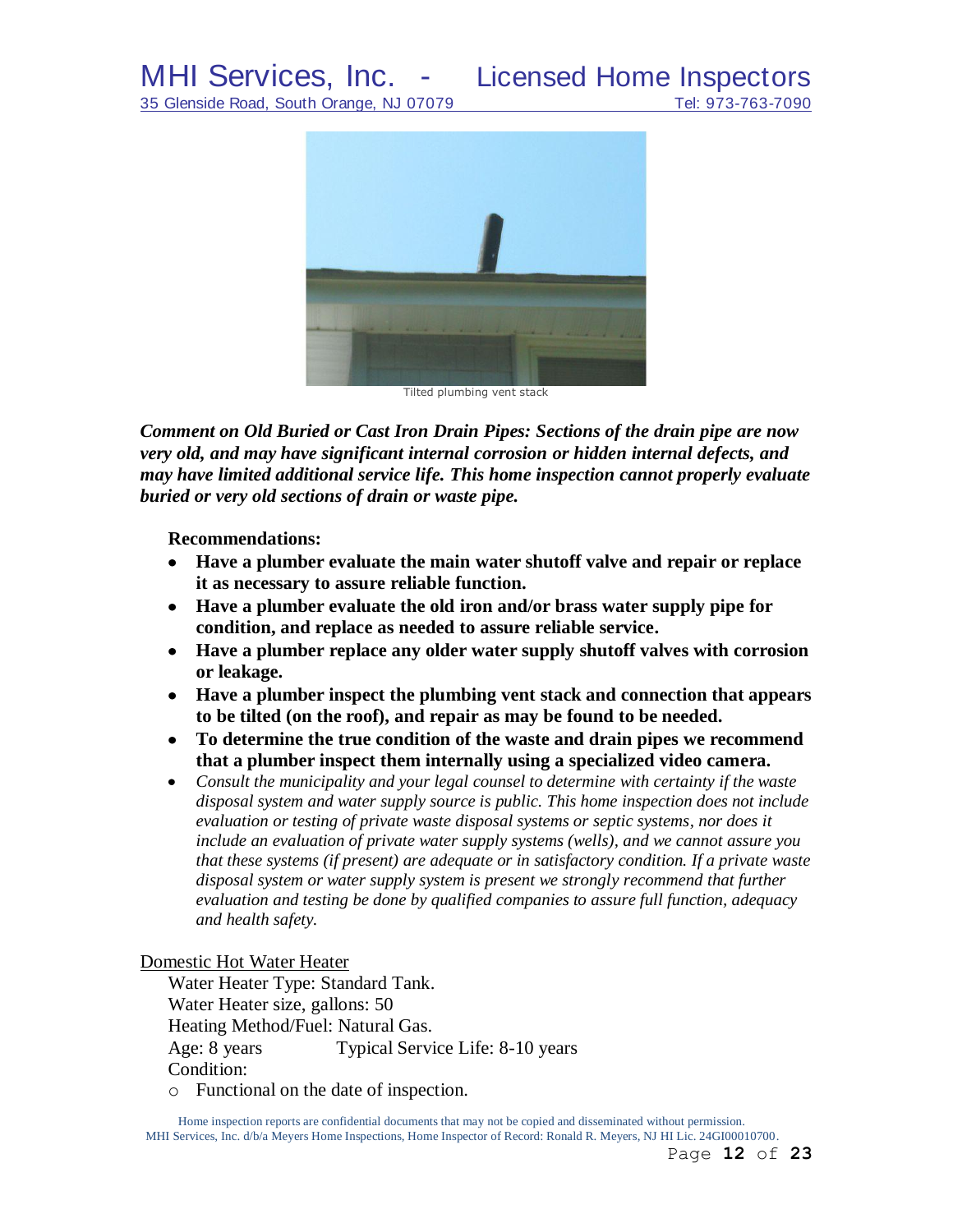Natural Gas Piping Visible rigid and flexible natural gas piping appeared to be in functional condition on the date of inspection.

Heating System System Type: Steam boiler feeding radiators. Number of Zones: 1 Fuel: Natural Gas. Location: Basement Estimated age: **30 years.** Typical service life: 25 years, although maintenance is often required before this time.

Physical Condition of Visible Components of the Heating System: Aging, with visible corrosion.

Heating System Venting: Metal flue pipe to masonry chimney.

Operational Test of Heating System: The heating system activated when heat was called for by the thermostat, and some radiators throughout the home began to heat up.

### **Conditions:**

- o **The heating system is past the end of its designed service life, and remaining service life is undeterminable by us. In addition for old equipment the possibility of hidden internal functional and safety related defects is significantly increased.**
- o **Radiators and steam or circulated water pipes are older, and the need for increased maintenance and repair to these older components should be anticipated.**

**Recommendations:**

- **Pro-active replacement of the old boiler and associated components. If you choose not to replace the boiler at this time, then we recommend further evaluation of the heating system components by a qualified specialist to assure that hidden defects or safety related issues are not present.**
- **Monitor radiators and radiator connections for leakage, and have any leaks repaired promptly.**
- **A service contract to cover future maintenance and repairs to the heating system.**

*Note: The heating system inspection consists of visual evaluation of the exterior casing, connection pipes and fittings, normal and automatic controls, as well as venting components. A limited inspection of the internal components of the heating system are also part of this inspection, however full inspection of interior components and heat exchangers is not possible without extensive disassembly, which is not done in a home inspection. Operation of the system is done using normal controls unless hot weather or the health and safety of the occupants makes this impossible or inadvisable. In*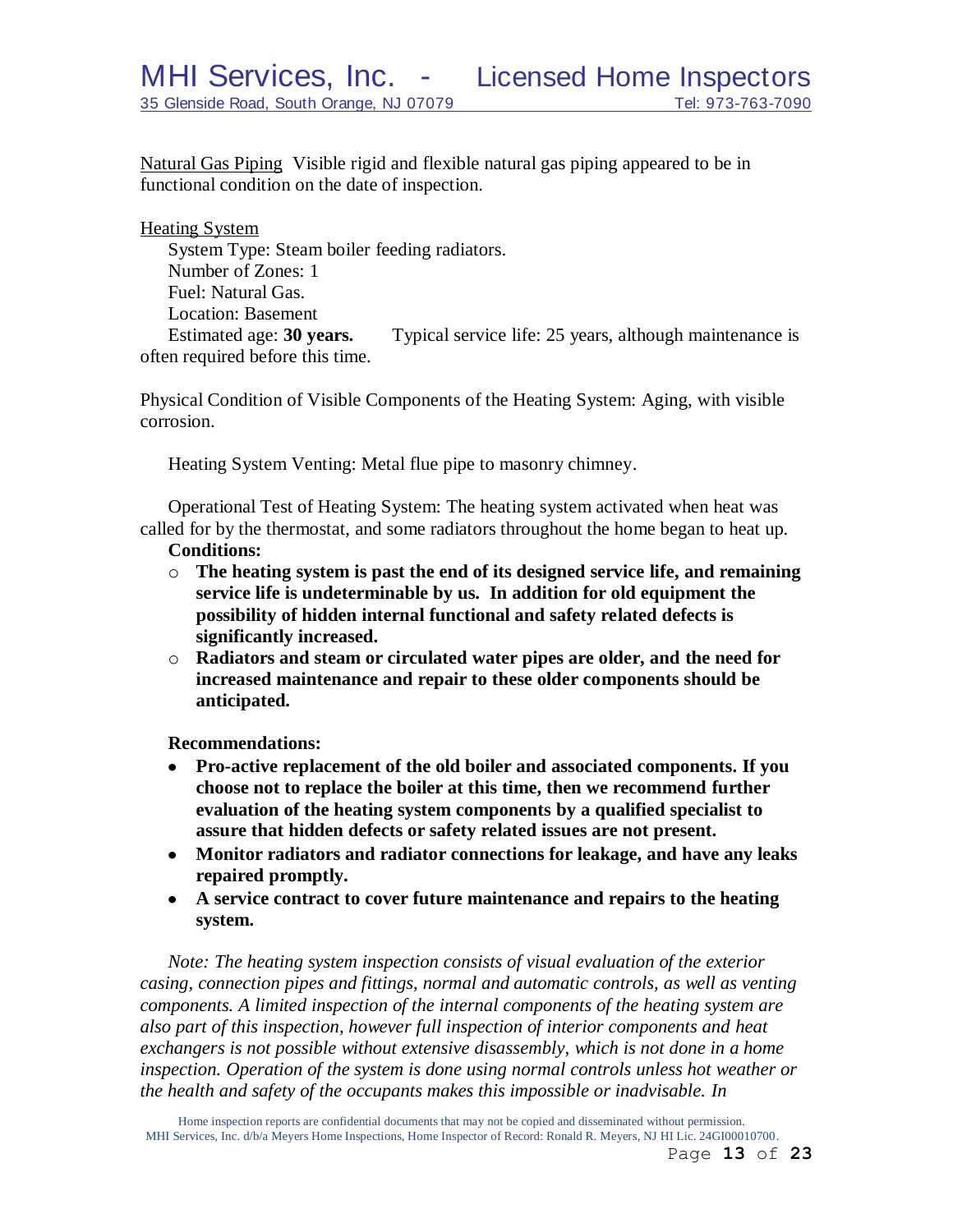*seasonably warm weather we may not be able to operate the heating system for a long enough period of time to discover defects that may only become apparent when the system has been operating near full capacity for an extended period of time. For heating systems that appear to be more than 50% through their design life, we recommend further evaluation by a qualified specialist to assure that hidden defects or safety related issues are not present. All heating systems need regular maintenance to remain in satisfactory operating condition, and we recommend that you adhere to a regular maintenance schedule. If a heating system shows evidence of deferred maintenance or service, then we recommend that you schedule such service before you close on the property as this may disclose conditions that may be hazardous or conducive to premature failure.*

Heating Equipment Clearance & Combustion Air Heating System Location: Basement Ventilation and Combustion Air: Adequate Clearance to Combustibles: Adequate

Central Air Conditioning None Present.

*Advisory Recommendations:* 

*Window or through the wall systems that are not permanently wired to the*   $\bullet$ *electrical system are not inspected as part of the home inspection. We recommend that you check these removable appliances for operation on the walk through you should do prior to closing on this property purchase.*

# INTERIOR ASPECTS OF THE HOME

General Interior Condition

Wall and Ceiling Material: Plaster and drywall.

Wall and Ceiling Condition: Functional – only minor repairable defects.

Floor Surfaces: Wood, Carpet, Tile

Floor Condition:

- o **Wood flooring is blackened around a radiator in the living room, possibly from prior radiator leakage.**
- o **Some sections of wood flooring in the front entry area are loose. Wood finish flooring is worn thin in some areas.**



Worn Finish Flooring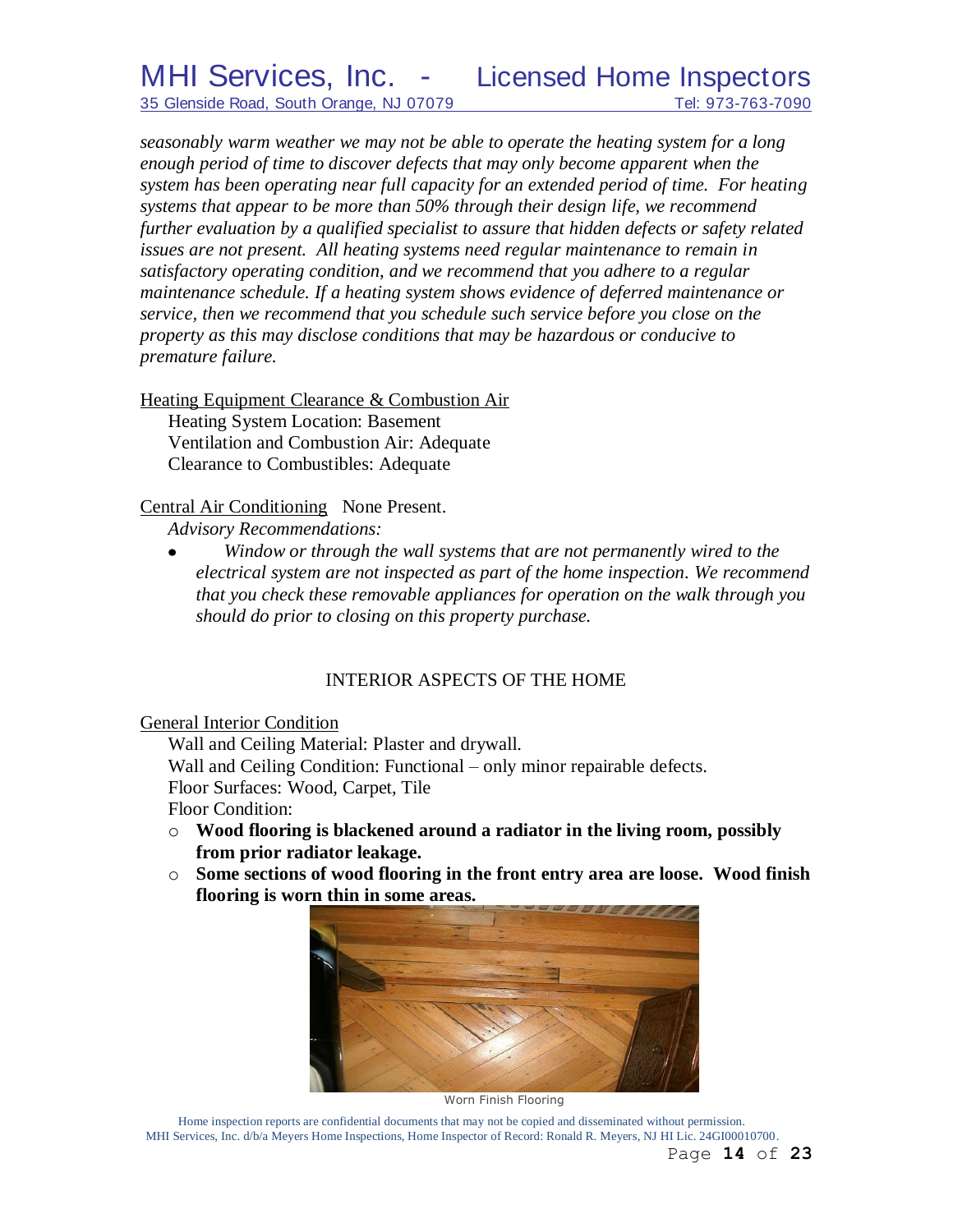o **Floor tile in the second floor bathroom is cracked.**



Cracked floor tile

**Recommendations:**

- **Have worn and and loose sections of flooring repaired and refinished as necessary.**
- **Have cracked bathroom floor tile replaced.**

Interior Doors Wood, in generally functional condition.

Interior Stairs **No hand rail is present along some sections of the main stairs. This is a falling hazard.**



The main stairs, with no handrail present

### **Recommendations:**

 $\bullet$ **Have a qualified contractor install an appropriate hand rail along sections of stairs that lack a hand rail.**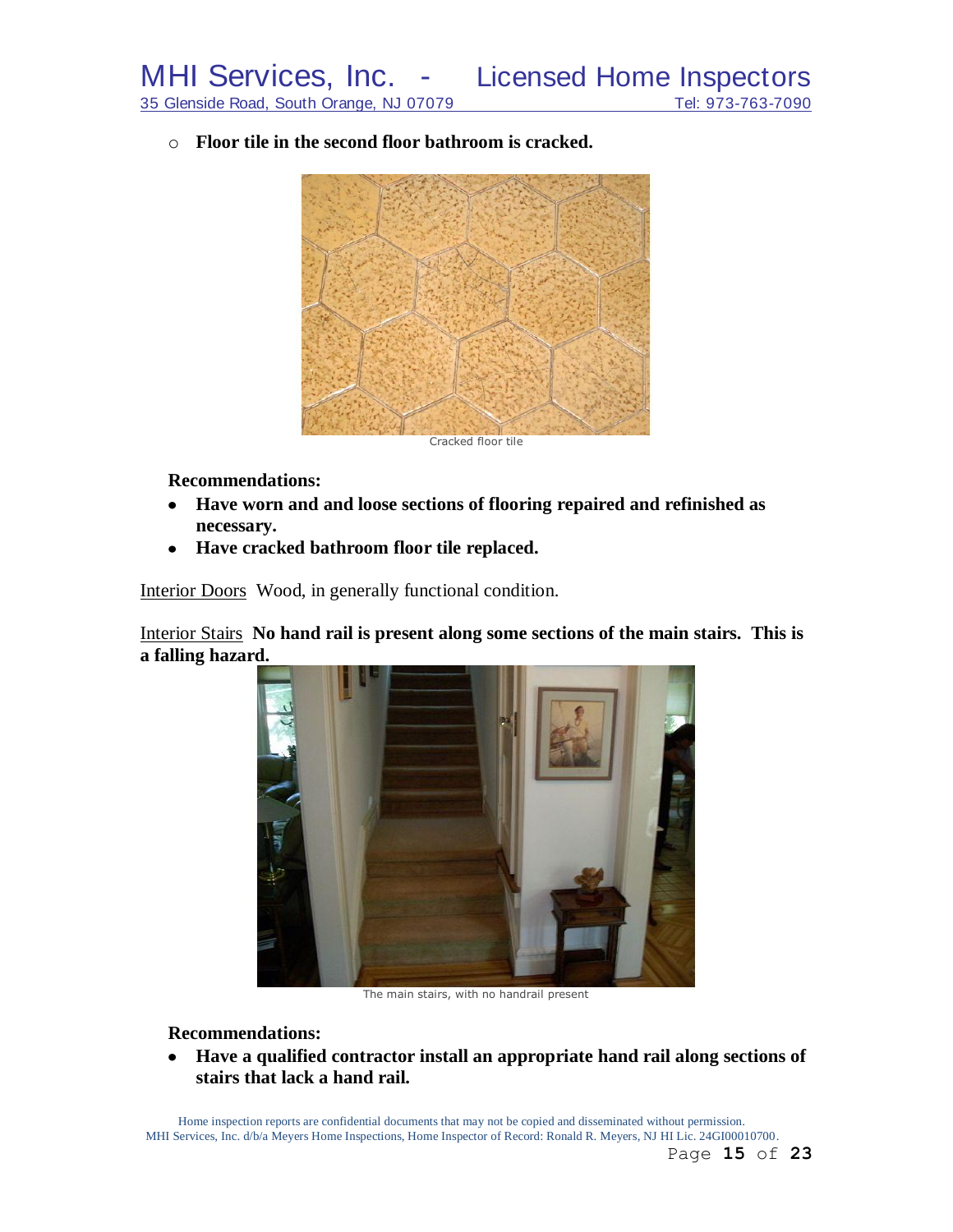35 Glenside Road, South Orange, NJ 07079 Tel: 973-763-7090

### Kitchen

Kitchen Sink: Functional

Stovetop and Oven: Gas stovetop, and Electric oven.

Condition:

- o The gas stovetop appeared to be functional.
- o **The oven appeared to be hot, even before it was turned on. Oven controls may not be fully switching off the oven, or other defect may exist.**

Garbage Disposal: None present.

GFCI electrical receptacles: Present and functional at wet areas.

*GFCI electrical receptacles protect against shocks in wet areas.*

Dishwasher: Functional, as determined by a limited operational test on the date of inspection.

Water pressure at the sink was adequate. Drainage at the sink was adequate. Kitchen cabinets and countertops are in functional condition.

## **Recommendations:**

**Have the oven serviced and repaired as necessary to ensure safe and reliable function.**

Laundry Room A washer and dryer are located in the basement.

*Note: We do not inspect or operationally test laundry appliances during a home inspection*  due to the multiplicity of different cycles built in to these units and the large amount of time it takes to complete these cycles. We recommend that any laundry equipment that is to remain in *the home be demonstrated to be in satisfactory operational condition before you close on this property. Laundry equipment installed in close proximity to finish materials can cause extensive damage to finish materials in living areas of the home should water leakage occur due to hose or equipment failure, and you should therefore turn off the water to the laundry equipment when it is not in use. If an electric dryer is present, proper installation is very important to assure electrical safety, including installation of a grounding cable for the dryer case. The integrity of the exterior ground cable should be checked periodically. If a gas dryer is present, the flex gas connector should be replaced if more than 5 years old. Dryer exhaust vent ducts should be metal rather than plastic to reduce the possibility of fire.*

### Bathrooms

Basement: Toilet only. **This toilet is not functional.**

First Floor: Half, with sink and toilet, in functional condition.

Second Floor, Main: Full, with sink, toilet and shower over tub. The toilet is functional. **The sink has corrosion.** The tub / shower was functional on the date of inspection, **but surfaces, faucets and plumbing are now aging. The tile floor in this bathroom is cracked.**

Second Floor, Master: Full, with sink, toilet and shower over tub. Fixtures, faucets, surfaces and plumbing are currently functional, **but are now aging.**

GFCI electrical receptacles: **NOT present in the second floor bathroom.** *GFCI electrical receptacles protect against shocks in wet areas.*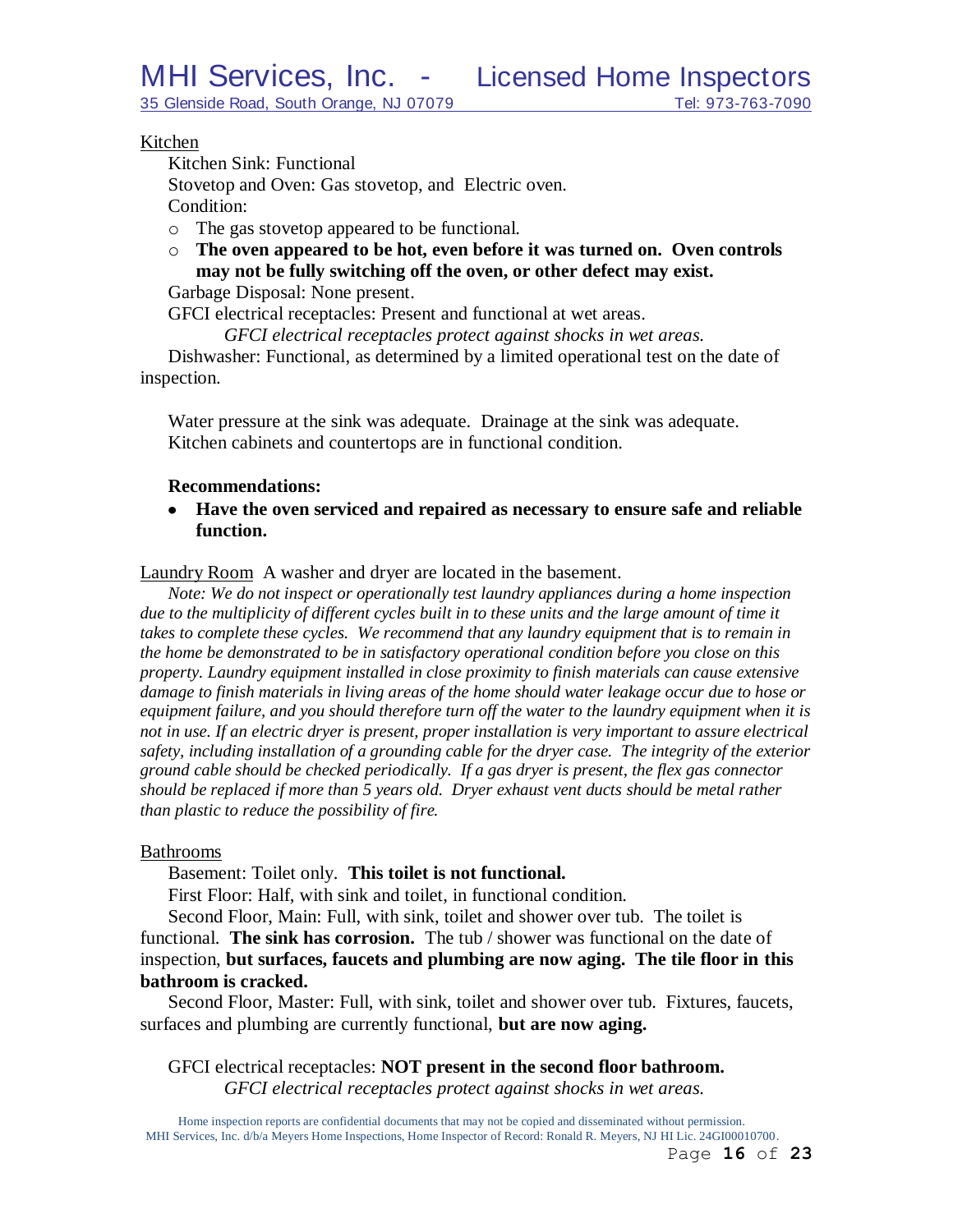Water pressure and local drainage were adequate in all bathrooms.

### **Recommendations:**

- **Have the basement toilet repaired or replaced by a plumber.**
- **Have the corroded sink in the second floor bathroom repaired or replaced.**
- **Budget for repairs or renovations to aging fixtures, faucets, plumbing and surfaces in bathrooms.**
- **See General Interior Conditions section – have cracked bathroom floor tile replaced.**
- **See Electrical section.**

### Fireplace

Location: Living Room. Type: Wood Burning. Hearth area Condition: Functional Flue Damper Condition: Functional

**Other Conditions: Significant deposits of ash, soot, or creosote from combustion are present in the lower sections of the chimney flue and fireplace. This can result in chimney fires.**

**Recommendations:**

- **See Chimney section.**
- **Have a qualified chimney / fireplace contractor clean the fireplace and chimney flue(s).**

### BASEMENT, CRAWLSPACE AND MOISTURE ENTRY EVALUATION

Basement and/or Crawlspaces The basement is unfinished space, divided into several sections. The ceiling in the basement is fixed drywall and / plaster. *This limits our ability to inspect the structural framing.*

Sump Pump: Not found to be present.

Moisture Evaluation: All visible surfaces were closely inspected for stains or other evidence of prior moisture entry. Finish materials in the basement were tested with a moisture meter on the date of inspection (this includes accessible areas of both clean and any water stained areas found).

Although no high moisture meter readings were found on the date of inspection, **the following adverse conditions that may allow water entry or flooding were found**: Condition:

- o **Signs of prior water entry were found to be present on foundation walls and the floor in the basement.** *Significant* **water staining was present on foundation walls at the front of the home, which suggests a problem in need of correction.**
- o **Lack of maintenance to the roof drain system could be contributing to water**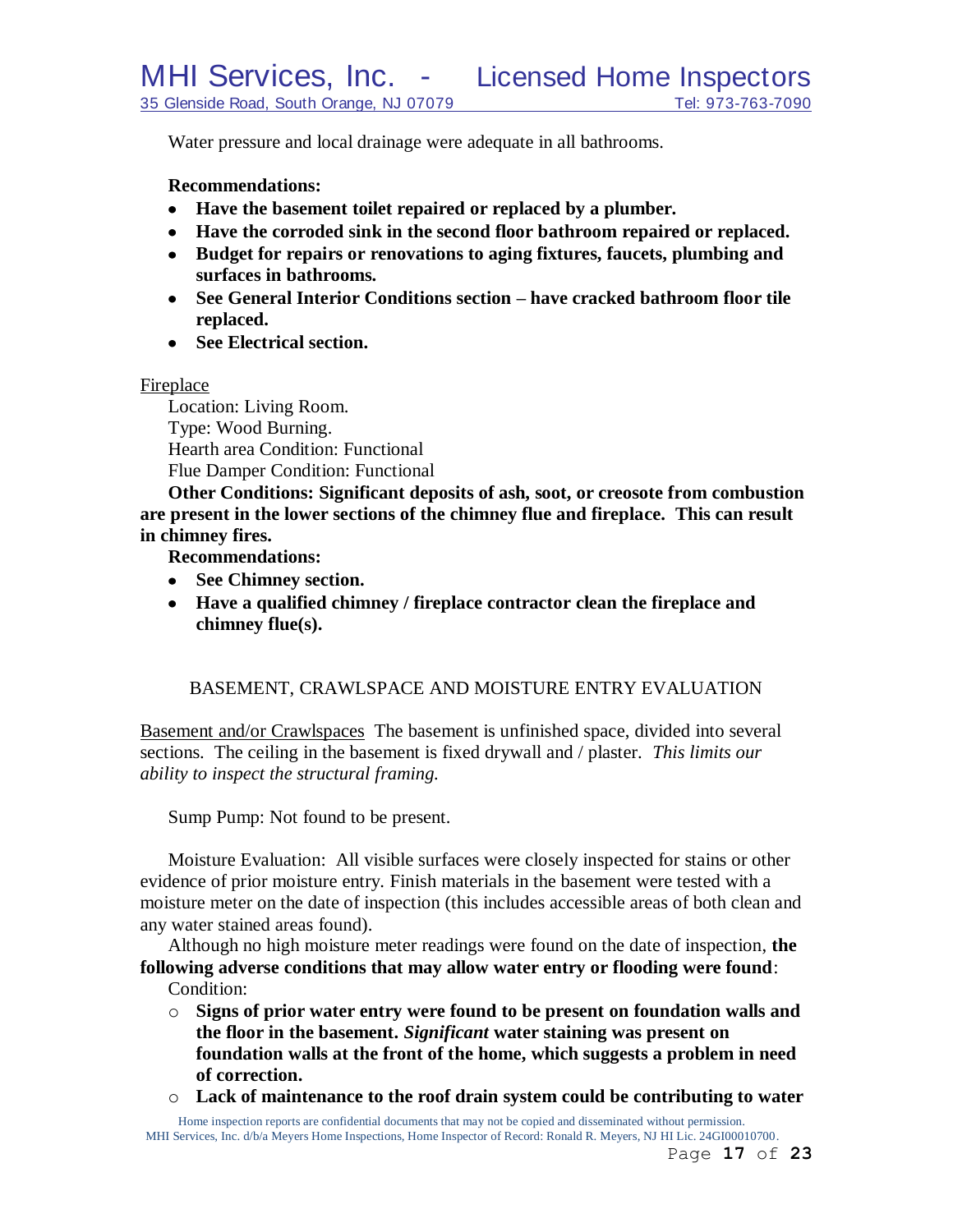#### **entry into the basement.**



Evidence of Water Penetration of the Foundation Walls seen in Basement

### **Recommendations:**

- **See Roof Drainage section – proper maintenance of gutters and downspouts**   $\bullet$ **can reduce the possibility of water entry into the basement.**
- **Further evaluation by waterproofing specialists to determine what additional measures are needed to assure that this basement remains dry, followed by installation of these waterproofing systems.**

*Please be aware that the lower level interior space is near or partially below grade level, and foundation walls and the floor slab floor cannot be perfectly water proofed, and therefore the possibility of water entry with consequent damage to stored materials or current and future finish materials exists, especially during extreme weather conditions. If recent basement dewatering (waterproofing) work has been done, this may hide evidence of prior water entry conditions, which may recur in the future. This home inspection cannot assure you that waterproofing work done by others will be completely effective. We cannot predict future conditions related to water entry, and make no representation that water entry will not occur in the future.*

### THE ATTIC

Attic Space The third floor is mostly finished living space. An unfinished side attic space is present, as well as some partially visible overhead areas. The attic spaces were entered and inspected where safe access was possible.

Condition:

- o No structural defects were found.
- o **Roof ventilation may not be adequate (see Roof section). Recommendations:**
- See Roof section.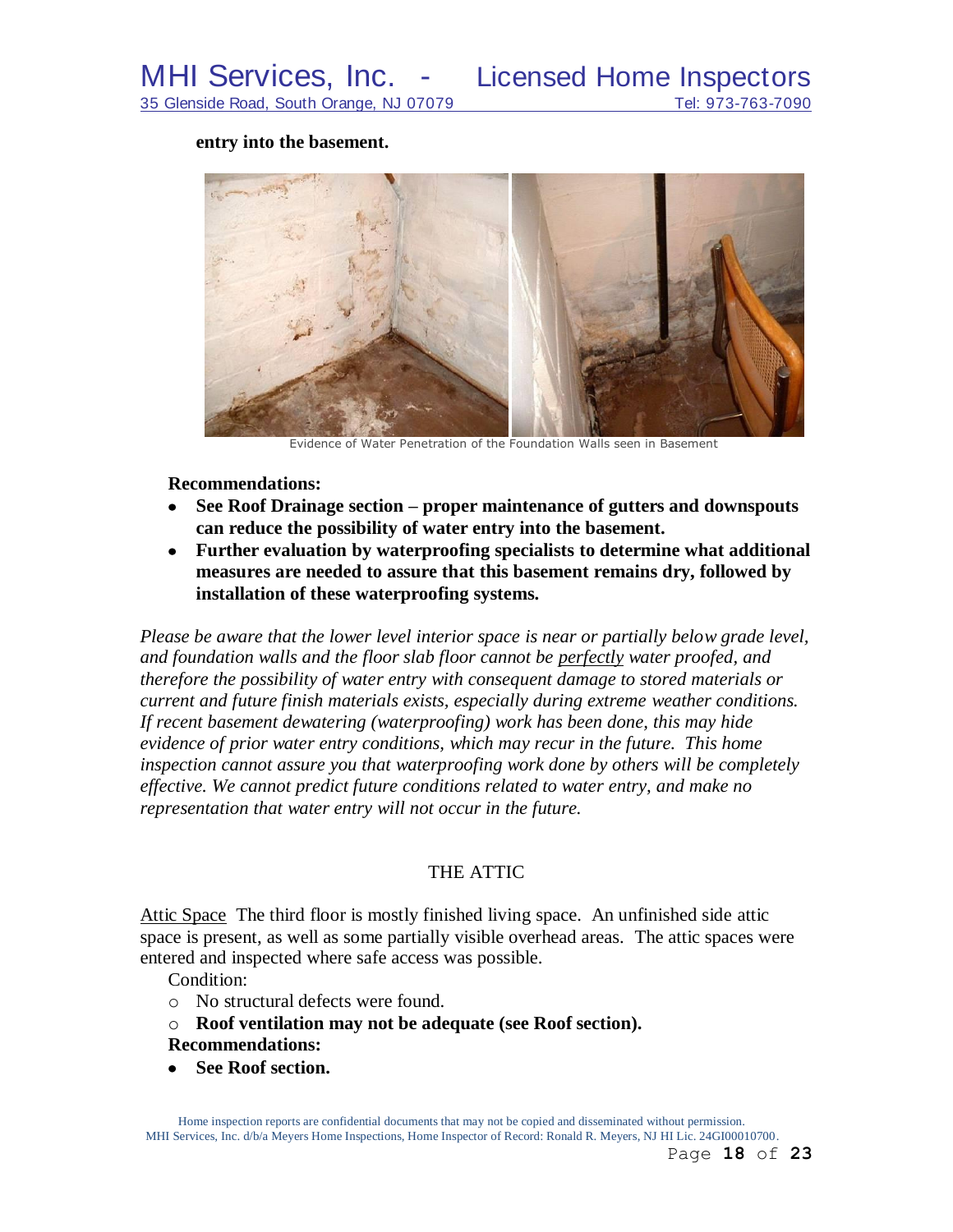### Insulation

Visible areas of insulation:

o Older loose fill in the attic floor.

Insulation Condition:

o **Insulation may obstruct roof ventilation in some areas.**

*Note: Most homes of this age and type were not insulated well enough to meet current standards for energy efficiency. Consequently, you may find that exterior walls feel cold, and the cost for heating this home may be higher than for a similar size home built to modern construction standards.*

### **Recommendations:**

- **See Roof section.**
- **For older homes, even if the insulation is properly installed, it may not meet current energy standards, and you should consider further specialist evaluation to determine if additional insulation should installed to reduce your heating and cooling costs.**

## GARAGE SPACE

Garage Two car detached.

Vehicle Doors: Two overhead doors. Power Openers: None Present. Vehicle door(s) were operated. Doors and door hardware were found to be in functional condition. Garage Structure:

o **Carpenter ant activity and some damage is present in the garage at the right front.**

Other Conditions:

o **Significant quantities of firewood are being stored in the garage, along the garage walls. This is conducive to wood destroying insect entry.**



Firewood piled in the garage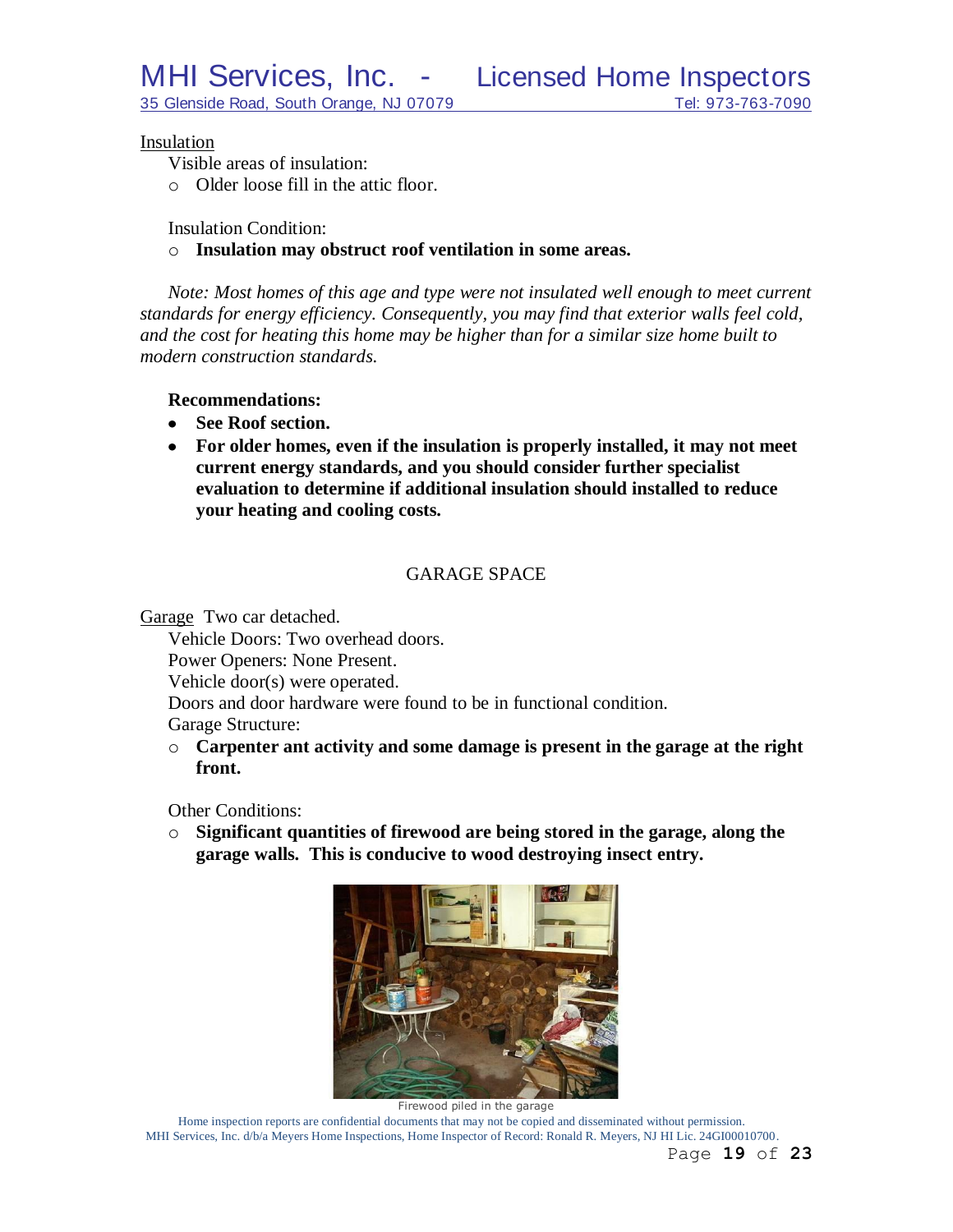*Limitation: Significant amounts of stored items in the garage restricted our inspection.*

**Recommendations:**

- **Have firewood removed from the garage.**
- **See separate wood destroying insects report from Terminite, Inc.**
- **Further evaluation of insect damage in the garage, with repairs of any damage found. This work should be done by a qualified contractor familiar with wood destroying insect damage repair.**

# FUEL OIL STORAGE, FIRE SAFETY ASBESTOS & other ENVIRONMENTAL ISSUES

## Fuel Oil Storage

The heating system for this home uses natural gas. **Prior heating systems did use oil. Evidence was found that an old buried oil tank is present or was present buried underground in the front.** Buried oil storage tanks corrode and become defective over time, and may leak oil into the ground creating an environmental hazard.



Old oil lines and an oil fill in the driveway indicate presence of an abandoned buried oil tank

 **This home inspection does not include evaluation of buried oil tanks or soil testing to determine if leakage has occurred. The history of this property is not known by us, and therefore we cannot assure you that a hidden buried oil tank does not exist on this property. If a higher level of confidence regarding the presence or absence of buried tanks is desired, then a tank search utilizing specialized equipment would be required.**

# **Recommendations:**

**Specialist search for abandoned buried tanks and specialist evaluation of**   $\bullet$ **buried and/or above ground oil storage tanks, either in use or abandoned. As leaking oil tanks can result in significant expenses, we advise careful review with legal counsel of any documents or statements relating to oil tank(s).**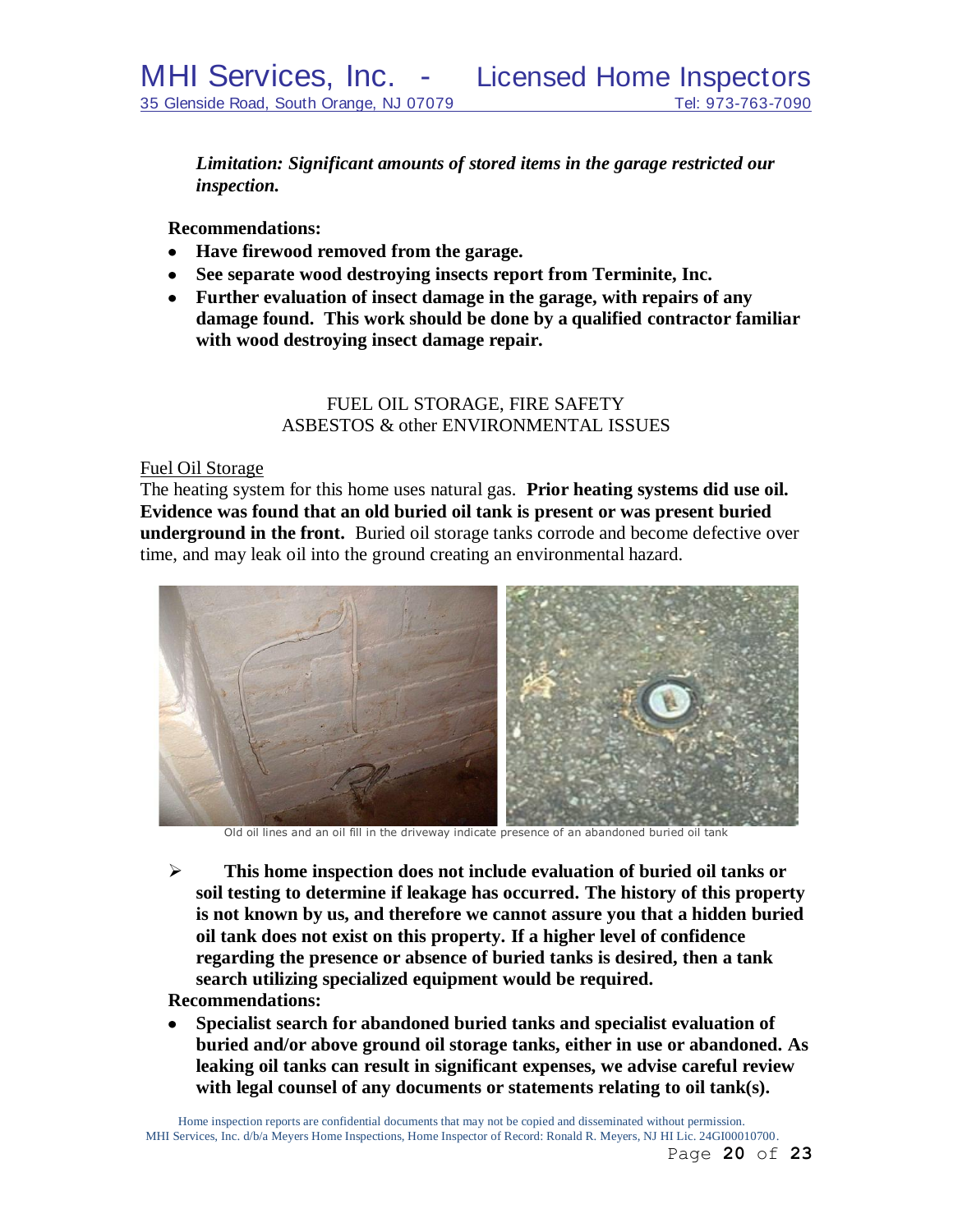Smoke & Carbon Monoxide Detectors & Fire Safety Devices Installation of smoke and carbon monoxide detectors, and a fire extinguisher in kitchens are recommended for this residence. We do not test fire safety devices, since these must be checked on a regular basis for proper operation, and this should done prior to closing on this property and regularly according to manufacturer advice thereafter.

Carbon Monoxide Tests Carbon monoxide (CO) is produced when fossil fuels are burned. Properly operating gas, or fuel oil burning heating systems normally produce very low levels of this toxic gas, and it is normally vented to the outside of the home. The best protection against carbon monoxide poisoning in a home is regular maintenance of the heating systems and chimney and flue connections, as well as properly maintained carbon monoxide detectors/alarms in the home. In the course of our home inspection the inspector wears a CO meter/alarm for his protection and yours, and all areas of the home that are entered are therefore automatically checked during our inspection. If the CO meter indicates a high level of this gas, we alert occupants and state the condition in the report.

Lead Paint Homes built prior to 1978 may have surfaces covered with paint containing lead oxide pigment, and under certain circumstances this lead-based paint can become a health hazard. **We are not certified lead inspectors, we are not insured for adverse conditions related to lead contamination of water, paint, or other materials in the home, and this inspection absolutely does not include testing for lead or evaluation of related hazards.** 

**Recommendation: Further evaluation and testing done by specialists for your protection.**

Asbestos This inspection cannot guarantee that asbestos materials, which have been commonly used for insulation and some finish material, are present or absent from this home. Older homes usually have some asbestos bearing materials used in the construction, while more recently constructed homes are likely to have little or no asbestos used in the construction and interior materials. *To determine with certainty if asbestos is present, sampling and lab testing is required, which is not included in this inspection.* **We are not certified asbestos inspectors, we are not insured for adverse conditions related to asbestos, and this inspection absolutely does not include testing for asbestos or evaluation of related hazards.**

**This home has a steam heating system, and asbestos was commonly used as steam pipe insulation in homes of this age.**

**Insulation material suspect of containing asbestos is present on some sections of steam pipes in the basement.**

**Recommendations: Further evaluation and testing done by specialists for your protection.**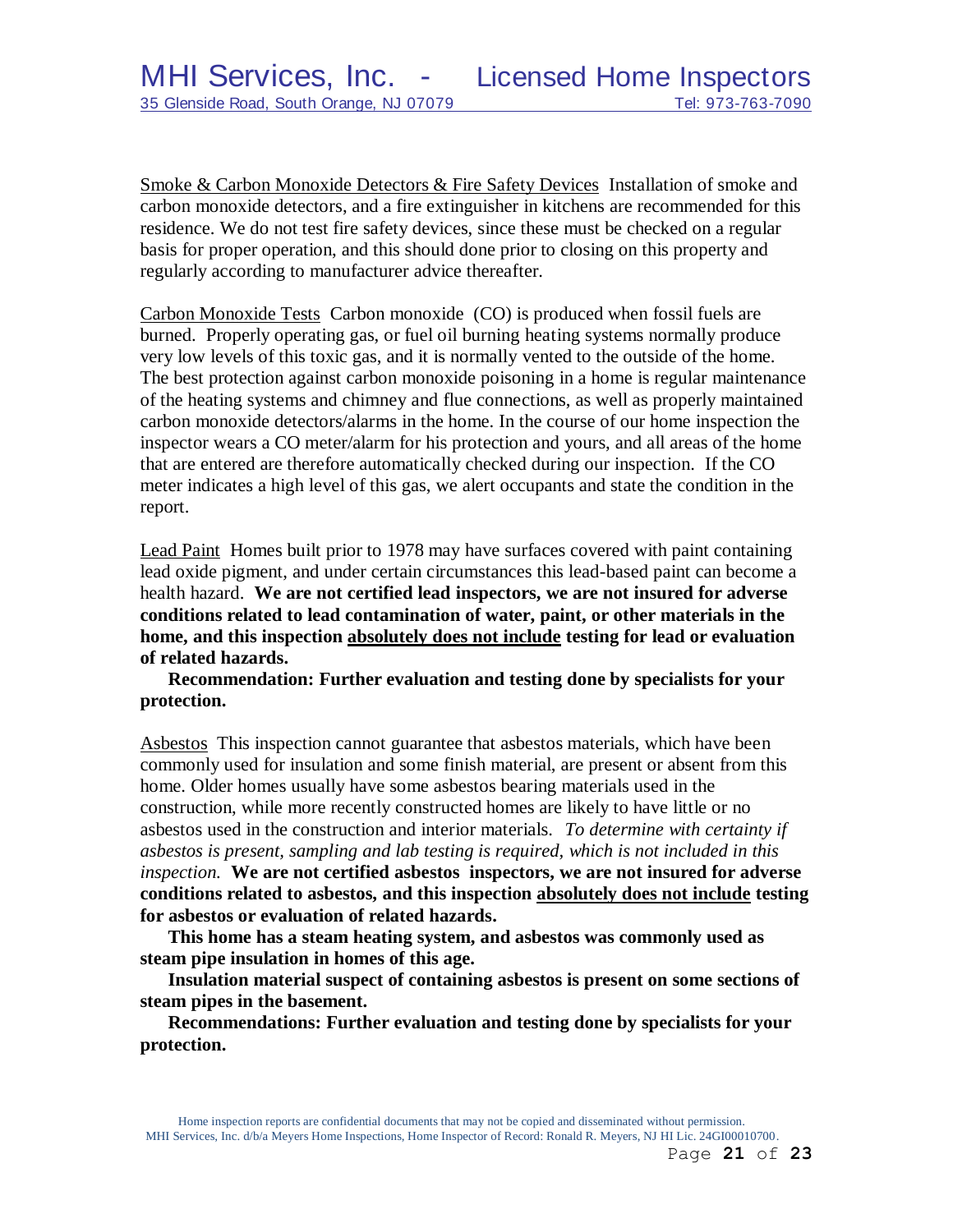Mold & Fungal Conditions Mold and other fungal organisms are a natural part of our environment and cannot be completely eliminated. Certain types of construction and wet conditions in a home can, however, allow excessive growth of mold, and damage to the structure and a health risk may occur. Humid or wet conditions in the home and finish and stored materials in basements, below grade areas and attics may be especially prone to accelerated mold growth when water penetration occurs. **We are not certified mold inspectors or mold experts, we are not insured for adverse conditions related to mold or fungal organisms, and this inspection absolutely does not include testing for mold or other fungal organisms.**

**Recommendation: You should have further evaluation and testing done by specialists for your protection.**

Inspection for Rodents & Other Pests Not Included This home inspection does not include an inspection for rodents and other pests such as mice, rats, squirrels, bats, roaches, bedbugs, or other insect pests.

Ordered Tests A radon screening test is recommended but *could not be done because test conditions were not appropriate. Closed house conditions could not be assured*.

No other tests requiring lab analysis are being done.

### **Recommendation:**

 $\bullet$ **Complete a radon screening test prior to closing on this property.**

**About this Report** The goal of this home inspection report is to provide you with objective information on the condition of the home as we found it on the date of inspection. The scope of this inspection is described and limited by the Home Inspection Agreement previously sent to you. This Home Inspection is not an *environmental* inspection or *appraisal* of the property. If you have any questions as to which items or systems are included in, or excluded from, or of the general nature or limitations of a Home Inspection, you are encouraged to ask these questions without delay.

This home may have had reconstruction and renovation work done after it was originally constructed. The renovations may, or may not have, been performed in accordance with local municipal requirements. We do not review relevant building plans or permits or approvals as part of a home inspection, and therefore this home inspection should not be taken as an endorsement or certification of renovation or re-construction work that may have been done on this home.

Recommendations we make for repairs, maintenance, service, or further specialist evaluation, must be completed prior to your closing on the property. Only qualified and/or licensed contractors should be hired to do repair work. If you fail to follow our recommendations, or fail to have them completed prior to closing on the property, we cannot be held responsible for the consequences of your lack of action.

All separate reports from other inspections for wood destroying insects, testing laboratories, septic system and/or well experts, mold experts, etc. should be carefully read and considered as well.

May I also remind you that this report presents the condition of the home as we found it on the date of the inspection. From the date of our inspection, to the date you close on